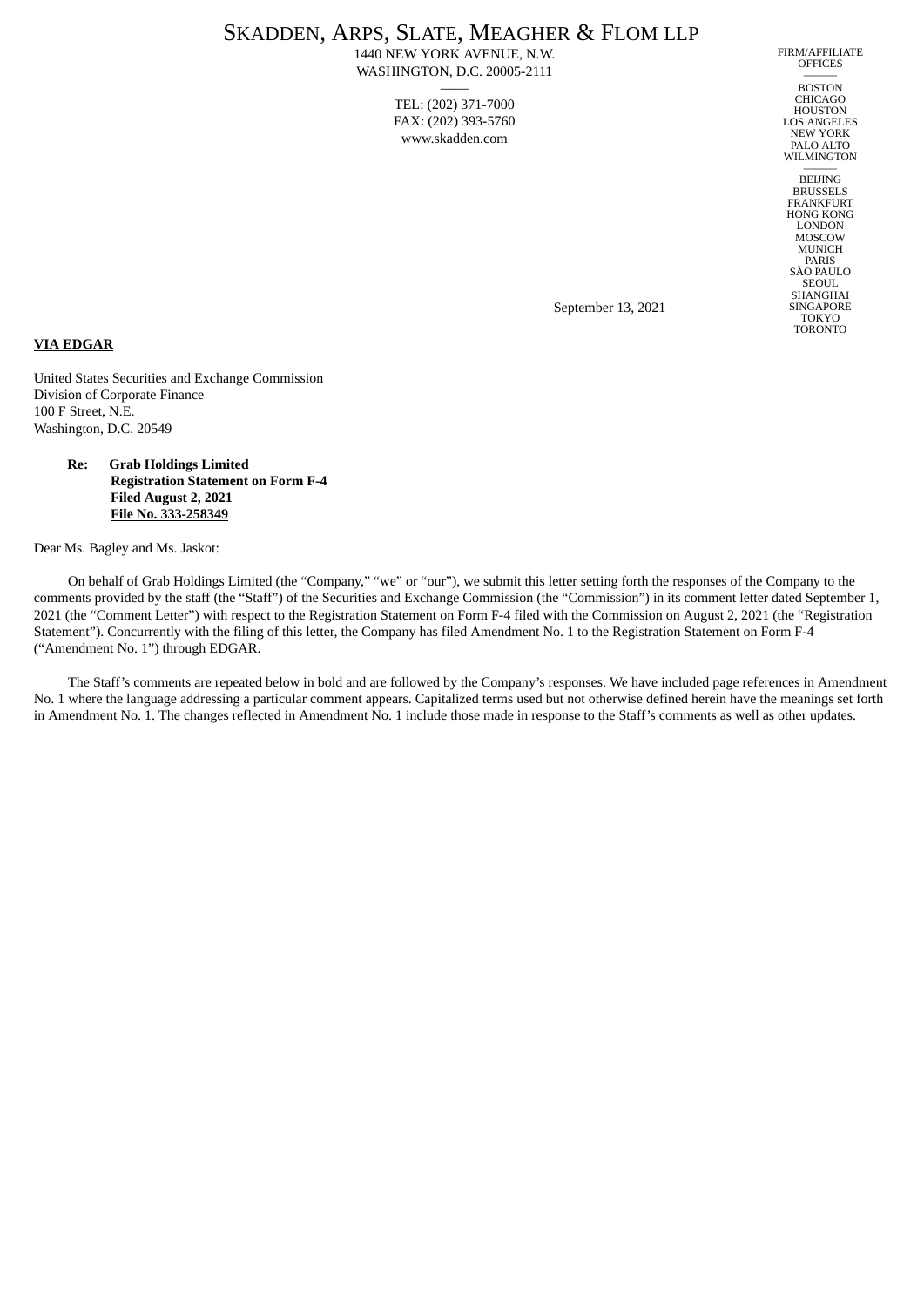## **Cover Page**

1. We note your disclosure that it is expected that Mr. Tan will hold approximately 66.11% of the total voting power of all issued and outstanding GHL Ordinary Shares voting together as a single class immediately following the consummation of the Business Combination, based on certain assumptions. We also note your disclosure on page 14 that "Mr. Tan, by virtue of his holding approximately 66.11% of that total voting power, will effectively have the ability to elect the entire GHL board of directors." Please amend the disclosure on your cover page to describe the extent to which Mr. Tan will have the ability to control matters requiring **shareholder approval, including the election of directors and the amendment of organizational documents.**

In response to the Staff's comment, the Company has revised the disclosure on the cover page of Amendment No. 1.

2. Please revise here and in the Letter to Shareholders to state the economic and voting interests that will be held by the AGC public shareholders, the Grab shareholders (excluding the Key Executives), the PIPE investors, the Sponsor, and the Key Executives following completion of the business combination. Please include total potential ownership interest in the combined company, assuming exercise and conversion of all securities, including any forward purchase securities and the total potential securities that could be issued pursuant to the backstop agreement. Please also clarify which parties are included in the categories of "Sponsor and Certain AGC Directors" and "Sponsor Related Parties," as described on page 13. We also note that the ownership interests assume that all remaining Grab Options are exercised for cash, all outstanding Grab RSUs vest, and all remaining Grab Ordinary Shares available for grant under the Grab 2018 Plan are granted to employees other than the Key Executives, in each case prior to the completion of the business combination. Please tell us the likelihood that these events will occur prior to the completion of the business combination. If you are unsure that such events will occur, please also present ownership interests without such assumptions. Please also revise the diagram on page 137 to separately present **the ownership interest for each category of holders.**

In response to the Staff's comment, the Company has revised the disclosure on the cover page of Amendment No. 1 and in the letter to shareholders except that as to the Staff's comment regarding the likelihood that all remaining Grab Options are exercised for cash, all outstanding Grab RSUs vest, and all remaining Grab Ordinary Shares available for grant under the Grab 2018 Plan are granted to employees other than the Key Executives, in each case prior to the completion of the business combination. The Company acknowledges the Staff's comment and respectfully advises the Staff that it is not possible to predict the likelihood of the exercise of Grab Options and future grants under the Grab 2018 Plan, while the vesting of outstanding Grab RSUs prior to completion will be immaterial. Nonetheless, in order to provide additional guidance, the Company has included additional disclosure on the cover page of Amendment No. 1 and in the letter to shareholders. The additional disclosure shows the ownership interests of the same persons under all the same assumptions, except that instead of assuming that all Grab Options are exercised, all Grab RSUs vest and all remaining shares under the Grab 2018 Plan are awarded, it is assumed that no Grab Options are exercised, no Grab RSU's vest and no awards are made under the Grab 2018 Plan. This alternative disclosure allows the readers to see the maximum and minimum impact on ownership of this set of compensatory equity occurrences. Further, the Company respectfully advises the Staff that there are no present commitments or intentions to issue any material amount of awards under the Grab 2018 Plan prior to the closing of the Business Combination.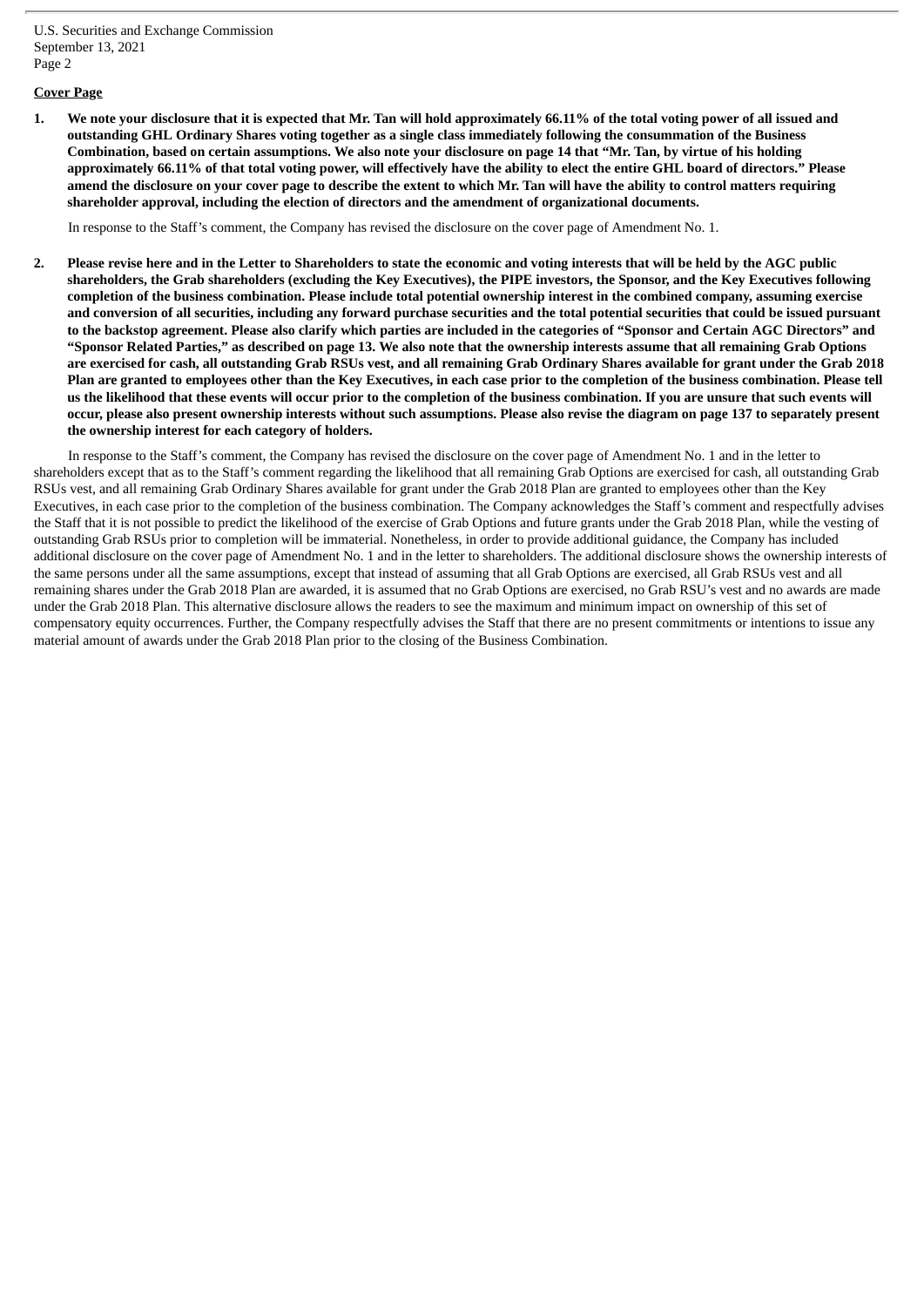3. Please amend your disclosure to indicate the number of shares of GHL Class A Ordinary Shares that will be issued for each Grab ordinary share and Grab preferred share. Please also disclose the number and value of shares that will comprise the Acquisition Merger **Consideration, the Initial Merger Consideration, and the Shareholder Merger Consideration.**

In response to the Staff's comment, the Company has revised the disclosure on the cover page of Amendment No. 1 and in the letter to shareholders.

## **Industry and Market Data, page 2**

4. We note your disclosure that Grab commissioned a survey conducted by The Nielsen Company (Malaysia) Sdn Bhd ("NielsenIQ"). Please file the consent of NielsenIQ as an exhibit to your registration statement, or tell us why you do not believe you are required to do so. See **Rule 436 and Section 7 of the Securities Act.**

In response to the Staff's comment, the Company has included the consent of NielsenIQ as exhibit 23.11 to Amendment No. 1.

#### **What interests do AGC's Directors and Officers have in the Business Combination?, page 16**

5. Please clarify if the sponsor and its affiliates can earn a positive rate of return on their investment, even if other SPAC shareholders **experience a negative rate of return in the post-business combination company.**

In response to the Staff's comment, the Company has revised the disclosure on pages 18, 19, 43, 97 and 167 of Amendment No. 1.

#### **Summary of the Proxy Statement/Prospectus, page 25**

6. Please provide in your prospectus summary an organizational diagram of the transactions that will be completed in connection with your **business combination.**

In response to the Staff's comment, the Company has revised the disclosure on pages 35 and 36 of Amendment No. 1.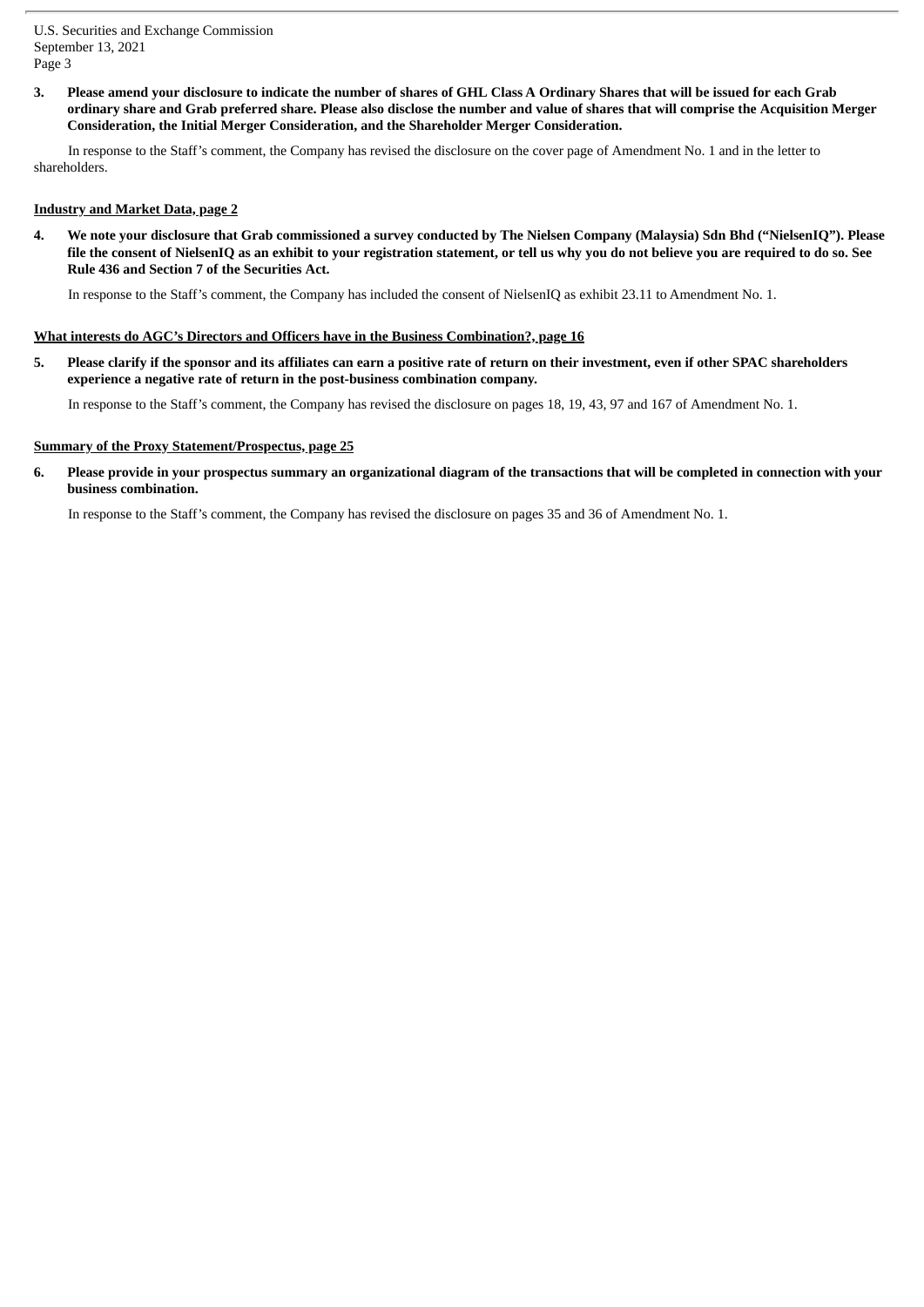7. Please provide a breakdown of the contribution to total revenue for each country in which you operate, to the extent material, for each of the last three financial years. Please include this information throughout the prospectus, as appropriate, so that holders can better understand the significance of your operations and risks you present throughout and the potential of such risks to materially impact your **business and financial condition.**

The Company acknowledges the Staff's comment and has revised the disclosure on page 315 of Amendment No. 1 to provide a breakdown of total revenues by geographic market in accordance with Item 4.B.2 of Form 20-F. The Company respectfully advises the Staff that its geographic markets are Singapore, Malaysia, Vietnam and the Rest of Southeast Asia. This determination of geographic markets is based on the material positive contributions by country in 2020 (the Company also notes that the contributions in 2019 are generally negative across the countries).

#### 8. Please disclose here, and elsewhere as appropriate throughout the prospectus, the contribution to revenue for each of your segments so **that shareholders have context for the discussion of your business and risks to your business.**

In response to the Staff's comment, the Company has revised the disclosure on pages 231, 306, 307, 312 and 315 of Amendment No. 1.

## **The Parties to the Business Combination**

#### **Grab, page 26**

9. Please briefly define "TPV." Please also clearly and prominently disclose in this section, as you do in your risk factor on page 69, that **Grab is a platform business, and Grab does not provide the services offered through its platform itself.**

In response to the Staff's comment, the Company has revised the disclosure on pages 11 and 28 of Amendment No. 1.

10. We note your disclosure on page 81 that "The laws and regulations in many markets in Southeast Asia, including Thailand, Vietnam, Philippines and Indonesia where Grab conducts its business, place restrictions on foreign investment in, control over, management of, ownership of and ability to obtain licenses for entities engaged in a number of business activities." Please disclose clearly in this section that Grab uses a structure that involves contractual agreements with operating companies and business partners in certain of your geographic markets to comply with restrictions on foreign investments, and what that entails. Please provide a diagram of Grab's corporate structure, including clear disclosure of the equity ownership interests of each entity through which it controls operating companies. Please clearly identify all material contracts and arrangements through which Grab purports to obtain economic rights and exercise control that results in consolidation of the operations and financial results into its financial statements. Identify clearly the entity in which investors are receiving their interest and the entity(ies) through which the company's operations are conducted. Describe the relevant contractual agreements between the entities and how this type of corporate structure may affect investors and the value of their investment, including how and why the contractual arrangements may be less effective than direct ownership and that, if true, the company may incur substantial costs to enforce the terms of the arrangements. Disclose the uncertainties, if any, regarding the status of the rights of the Cayman Islands holding company with respect to its contractual arrangements with its operating companies, and the challenges the company may face enforcing these contractual agreements due to uncertainties under relevant laws and jurisdictional limits. Please include similar disclosure in your structure diagram on page 257, and increase the font size so that the diagram is readable.

In response to the Staff's comment, the Company has revised the disclosure on pages 32, 33, 34, 35, 280, 281, 282 and 283 of Amendment No. 1.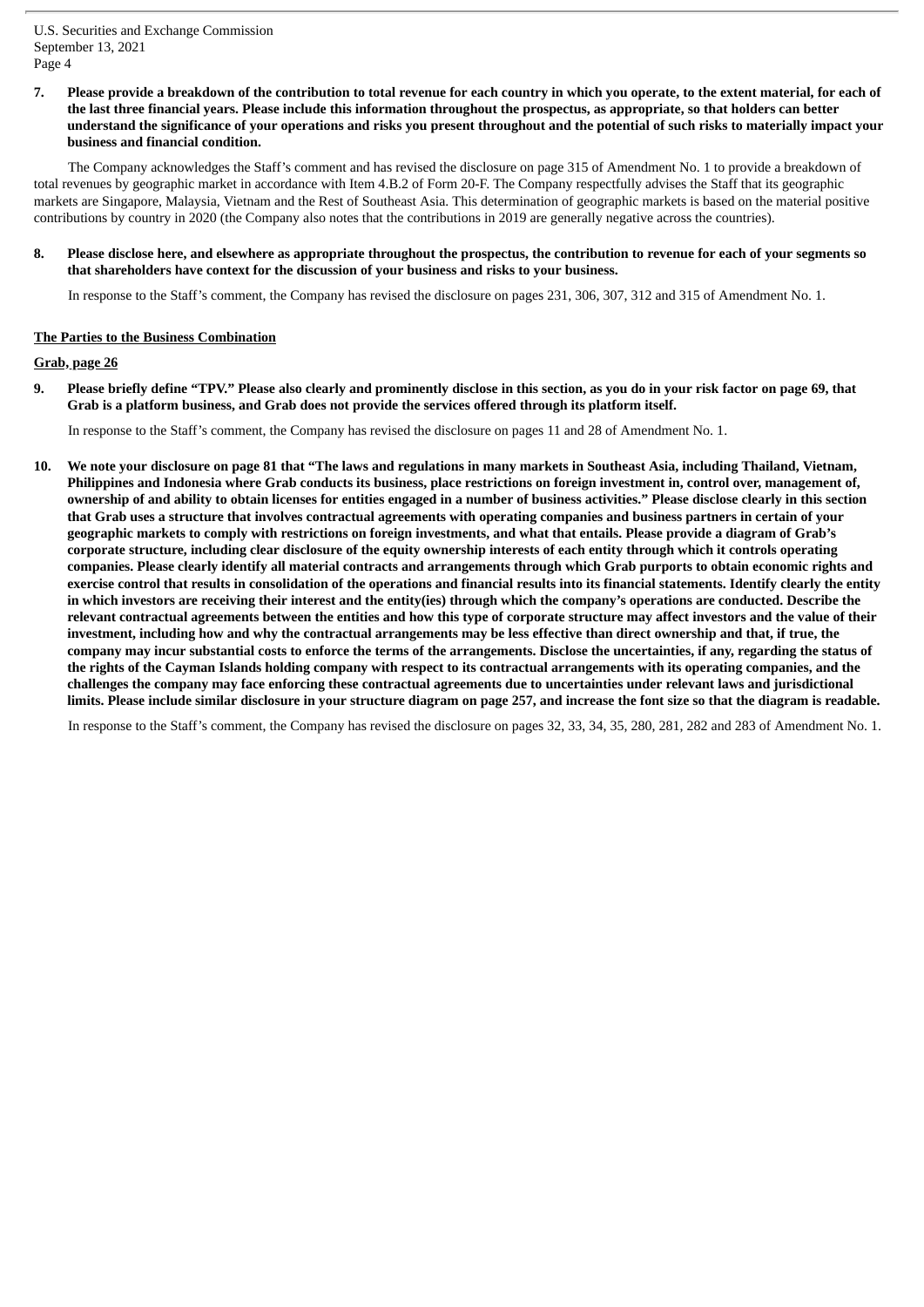## **Redemption Rights, page 33**

11. We note vour disclosure that "[h]olders of AGC Units must elect to separate the AGC Units into the underlying shares and warrants prior to exercising redemption rights with respect to the shares," and "[i]f a public AGC shareholder exercises its redemption rights in full, then it will be electing to exchange its public shares for cash and will no longer own public shares." Please amend your disclosure to clarify whether public AGC shareholders who redeem their shares will continue to hold warrants, and if so, how the warrants will be treated in **the Initial Merger and the Acquisition Merger.**

In response to the Staff's comment, the Company has revised the disclosure in the letter to shareholders and on pages 23 and 42 of Amendment No. 1.

## **Risk Factors, page 44**

12. Disclose the material risks to unaffiliated investors presented by taking the company public through a merger rather than an underwritten offering. These risks could include the absence of due diligence conducted by an underwriter that would be subject to **liability for any material misstatements or omissions in a registration statement.**

In response to the Staff's comment, the Company has revised the disclosure on page 106 of Amendment No. 1.

## **"Grab faces intense competition . . .", page 45**

13. We note your discussion of non-competition agreements with Uber Technologies and Didi Chuxing Technology, including that the agreement with Didi will expire upon closing of the Business Combination. Please disclose the anticipated potential impact of such expiration on your business and operations in Southeast Asia. Please also file your agreements with Uber and Didi, or tell us why you do **not believe you are required to do so.**

In response to the Staff's comment, the Company has revised the disclosure on page 55 of Amendment No. 1. The Company respectfully advises the Staff that it does not believe that any of its agreements with Uber Technologies and Didi Chuxing Technology are material to the Company and the Company is not substantially dependent on such agreements. As disclosed on page 55 of Amendment No. 1, the non-competition arrangement with Didi Chuxing Technology was suspended in April 2021 and will formally expire upon the closing of the Business Combination. With respect to Uber Technologies, the Company considers the term and geographical scope of the non-competition provision to be the only term from its non-competition arrangements with Uber Technologies that would be material to shareholders and investors and the expiration of the non-competition period is already disclosed on page 55 of Amendment No. 1. Taking into account the foregoing, the Company respectfully submits that it is not required to file the non-competition agreements with Uber Technologies and Didi Chuxing Technology.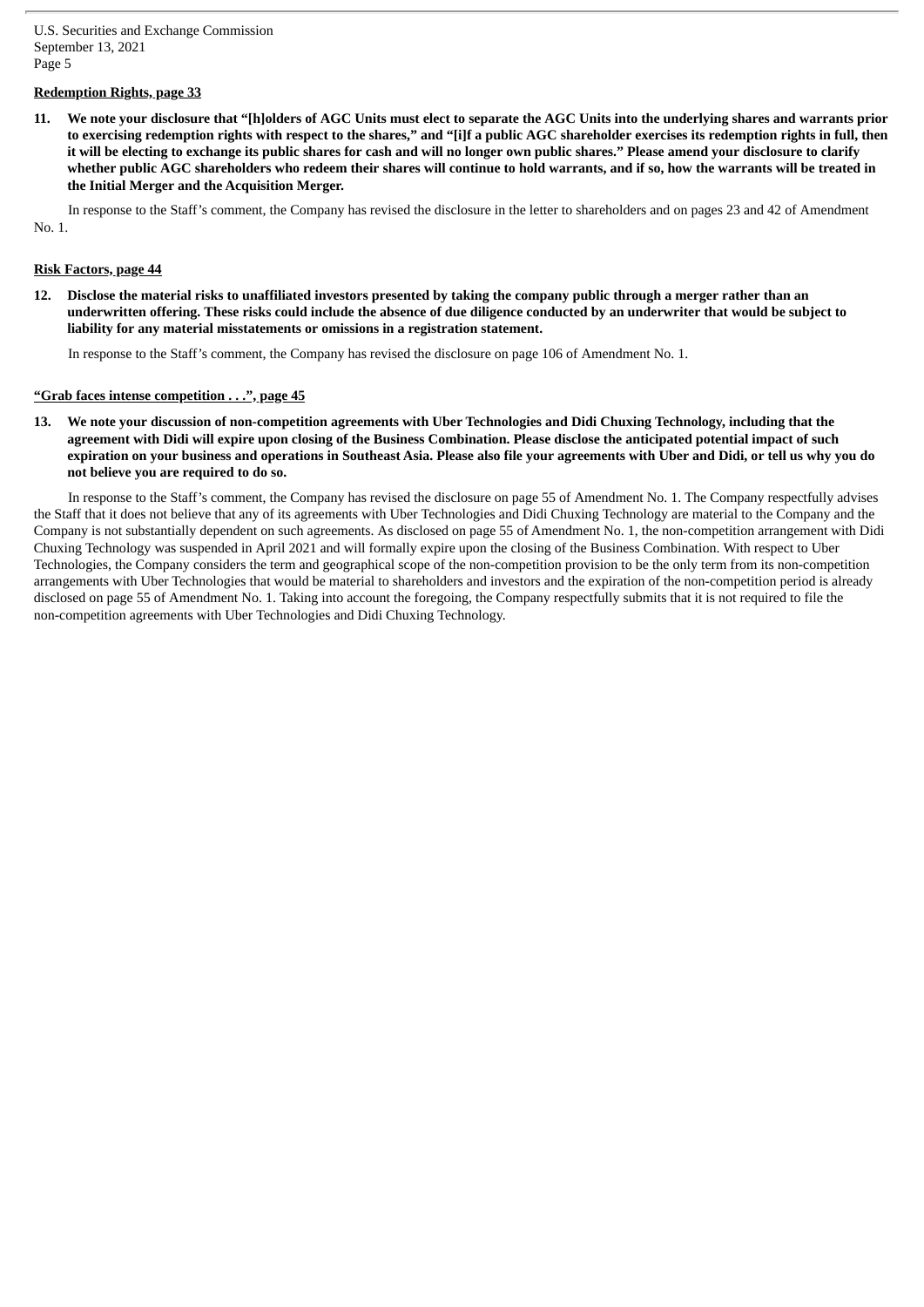**"Grab's business is subject to numerous legal and regulatory risks . . .", page 47**

14. Please revise to identify any specific license, permit, approval, regulation, requirement or proposal where there is a known material risk that Grab may not be in compliance now or in the future (whether due to current non-compliance or proposals to current requirements) and where the non-compliance could have a material impact on your financial condition and results of operations. Your disclosure includes some examples, such as the requirement under Indonesian law that driver-partners are required to join a licensed car rental company prior to driving for mobility platforms, but the impact of potential non-compliance, and whether these are the material regulatory risks to your company, is unclear. Please also disclose whether Grab is dependent on any particular government incentive(s) such that the elimination of that incentive would have a material impact on its business. If so, please describe the specific incentive and **quantify the potential impact of the loss of such an incentive.**

The Company respectfully acknowledges the Staff's comment and advises the Staff that, except as disclosed, it believes it is in material compliance with the relevant licenses, permits, approvals, regulations, requirements or proposals and there is not currently a known material risk of noncompliance. With respect to the referenced requirement under Indonesian law that driver-partners are required to join a licensed car rental company prior to driving for mobility platforms, the Company has determined it is no longer a material risk to the Company and has revised the risk factor on page 58 of Amendment No. 1 to remove reference to this risk. Furthermore, the Company respectfully advises the Staff that the Company is not dependent on any particular government incentive such that the elimination of that incentive would have a material impact on its business.

## **"Grab is subject to various laws with regard to anti-corruption, anti-bribery . . .", page 53**

15. We note your disclosure that "Grab's audit and risk committee led an investigation into potential violations of certain anti-corruption laws related to its operations in one of the countries in which it operates and has voluntarily self-reported the potential violations to the U.S. Department of Justice. This country represents one of Grab's top six markets, as measured by revenues in 2020." Please identify the country, and quantify this market's contribution to your revenues in 2020. Please also disclose whether the company is aware of any contemplated or pending investigations or litigation related to the potential violations that may have a material impact on the company.

The Company respectfully submits that it believes identifying the country would not be material to investors and could subject non-culpable persons to unwarranted prejudice from alleged participants in the potential violations. In response to the Staff's comment, the Company has noted on page 62 of Amendment No. 1 that the relevant country did not represent a material percentage of its revenue in 2020. The Company has revised the disclosure on pages 62 and 63 of Amendment No. 1 to state that, while no conclusion can be drawn at this time as to the likely outcome of the U.S. Department of Justice matter, it is not aware of any other contemplated or pending investigations or litigation related to the potential violations that may have a material impact on the Company. The Company can also confirm for the Staff that it has completed the implementation of the remedial measures recommended by counsel as a result of the Company's audit committee directed investigation.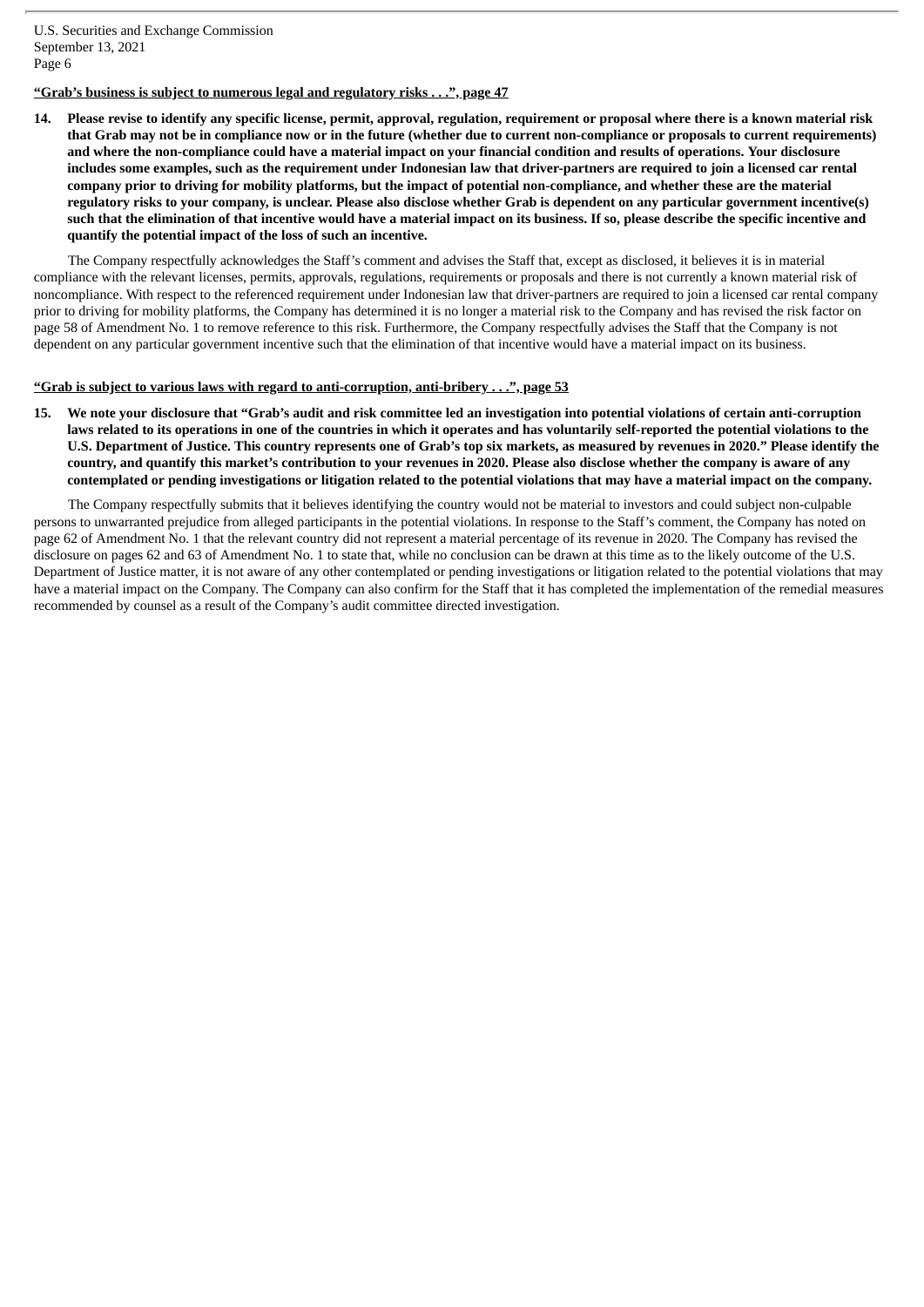# **"Grab's financial services business . . .", page 58**

16. You note that Grab's "PayLater" option has been subject to increasing regulatory scrutiny in certain markets. To the extent such scrutiny could have a material impact on your business, please disclose the details of such scrutiny, the applicable markets, and the possible **material risks to the company.**

In response to the Staff's comment, the Company has revised the disclosure on page 68 of Amendment No. 1.

### **"Grab is subject to risks associated with strategic alliances . . .", page 60**

17. Please provide additional detail, to the extent possible, so that investors can better understand the significance of the risks presented. For example, please disclose the percentage of OVO's growth and payments volume that is due to the promotion of strategic investors in OVO providing OVO as a payment option on their platform, and OVO's contribution to the overall revenues of the company, so that investors are aware of the potential material impact if such strategic investors decide not to provide OVO as a payment option. Please also file the strategic alliance and partnership agreements referenced in this risk factor, or tell us why you believe you are not required to do so.

In response to the Staff's comment, the Company has revised the disclosure on page 70 of Amendment No. 1. The Company further respectfully advises the Staff that, as OVO represented less than 3% and (6)% of the Company's total revenue in the six months ended June 30, 2021 and the year ended December 31, 2020, respectively, and OVO only operates in the financial services segment of the Company's business in a single country (and not in the deliveries or mobility segments), the Company does not believe the strategic alliance and partnership agreements referenced in the risk factor are material to the Company and the Company is not substantially dependent on such agreements.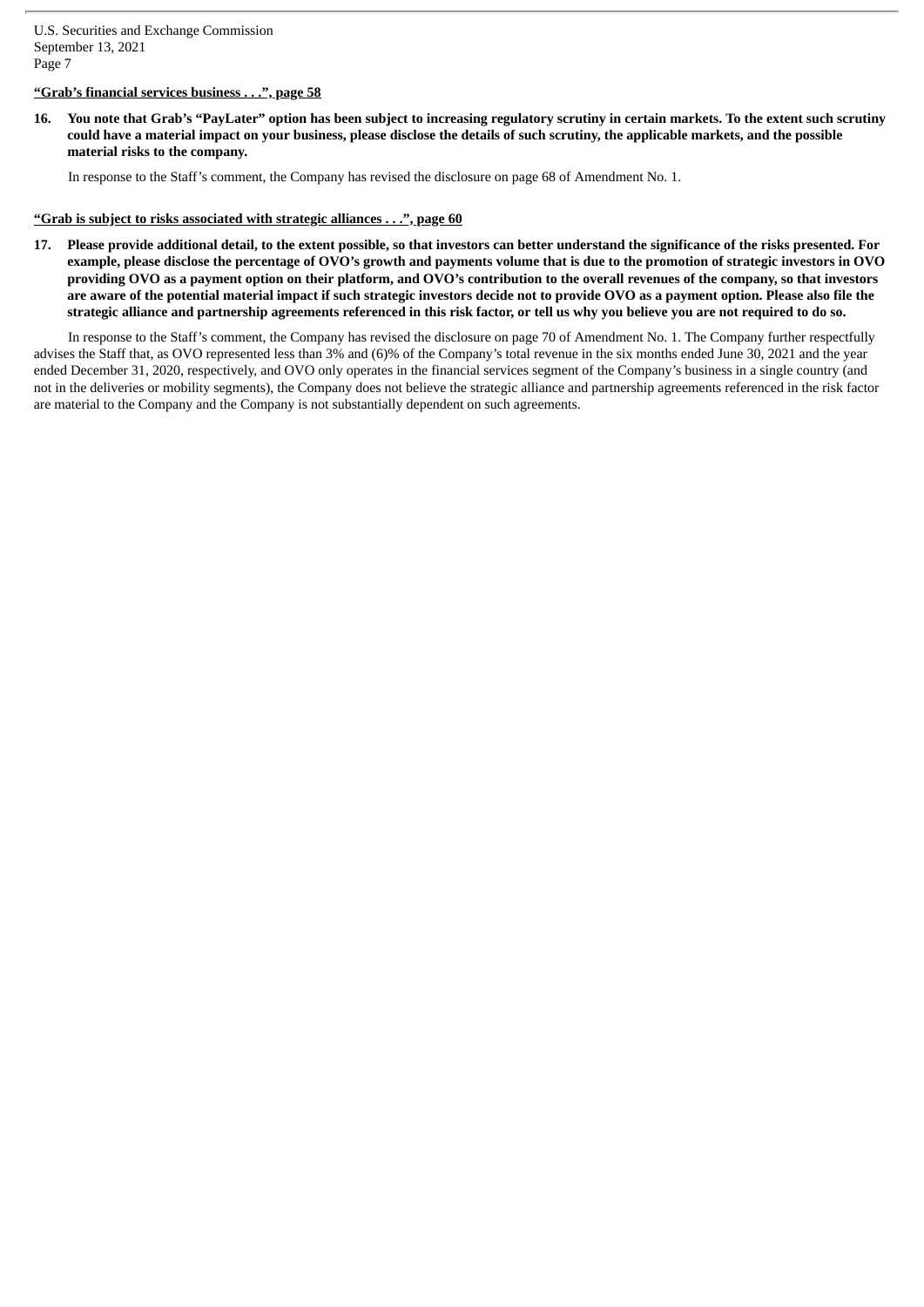# **"Grab's entry into digital banking in Singapore . . .", page 62**

## 18. You disclose that "according to MAS's eligibility criteria, among other requirements, holders of the digital full bank licenses will need S\$1.5 billion (approximately \$1.1 billion) in minimum paid-up capital as well as additional capital to accommodate certain losses as determined by MAS, requiring Grab and its joint venture partner to make capital contributions to the Digital Banking JV." Please clarify **potential sources of funding for Grab and its joint venture partner to meet this requirement.**

The Company respectfully acknowledges the Staff's comment and clarifies that the funding requirement for the digital full bank license in Singapore will be staggered over the first six years after the issuance of the digital full bank license by the Monetary Authority of Singapore to the Digital Banking JV. The Company plans to satisfy its initial payment obligations through its cash on hand and believes both it and its joint venture partner, Singtel, each have sufficient cash resources to satisfy their respective obligations when due. Such funding has been budgeted for, and both parties have demonstrated to the Monetary Authority of Singapore that they control sufficient corporate funds to meet their respective funding obligations. The Company has also revised the disclosure on page 71 of Amendment No. 1 in light of the Staff's comment.

## 19. Please file your joint venture agreement with Singtel as an exhibit to your registration statement or tell us why you do not believe you are **required to do so. See Item 601(b)(10) of Regulation S-K and Item 8 of Form F-1.**

The Company respectfully advises the Staff that the Digital Banking JV is currently in the licensing stage and has no revenue generating operations. Furthermore, the Company's revenue projections contained on pages 163 and 166 of Amendment No. 1 do not assume any revenue generation by the Digital Banking JV. As a result, the Company respectfully advises the Staff that it does not believe that its joint venture agreement with Singtel is material to the Company and the Company is not substantially dependent on such agreement. Furthermore, on page 71 of Amendment No. 1, the Company has described certain key terms related to the Digital Banking JV, including the S\$1.5 billion (approximately \$1.1 billion) in minimum paid-up capital as well as provision for retained losses (resulting in a total commitment by the Company and Singtel of S\$1.93 billion or approximately \$1.44 billion), the Company's potential indemnification requirements and the risks resulting from Singtel's put and call options. As a result, the Company respectfully submits that such joint venture agreement is not required to be filed.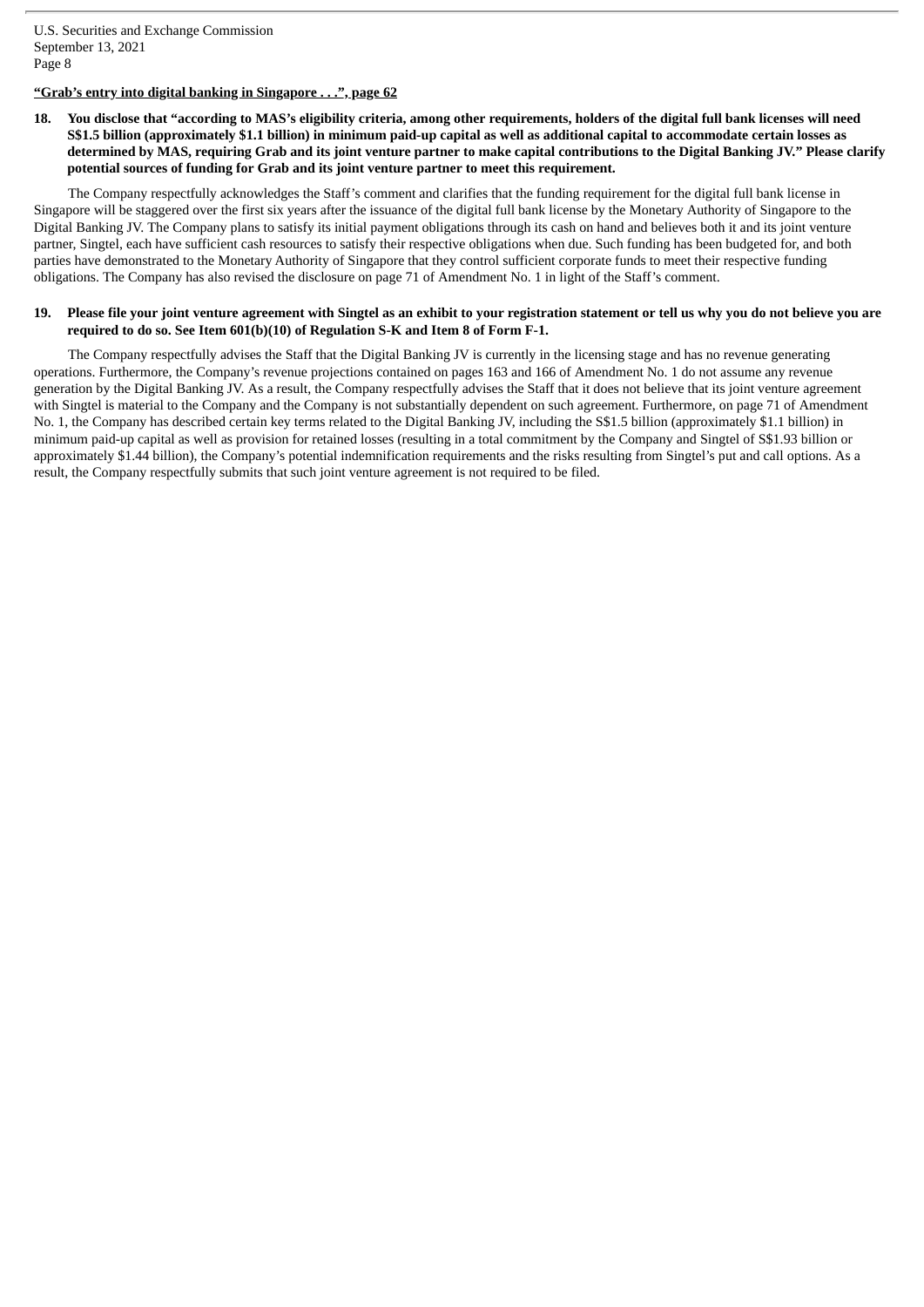# **"Grab may be blocked from, or limited in . . .", page 63**

20. We note your disclosure that "Grab may also proceed with business activities on a risk-weighted assumption that certain laws and regulations are invalid or inapplicable, which may not be the case." Please provide additional detail regarding Grab's process for analyzing the risks related to its assumptions that certain laws and regulations are invalid or inapplicable, including additional detail regarding how Grab weighs the risks and comes to the conclusions that these laws do not apply to its business activities. As a related matter, you disclose that "There may have been instances where Grab was not in compliance with applicable laws and regulations or did not have all required licenses, permits and approvals needed to conduct the relevant business." Please disclose whether Grab expects to continue conducting its operations in the same manner when expanding into new markets. Please also address whether the company believes that the examples discussed in this risk factor, or any other known related risks, could result in a material impact the company's **overall results of operations and financial condition.**

The Company respectfully acknowledges the Staff's comments and notes that with respect to process, the Company has a cross-functional team, which includes representatives from the Company's governance, risk and compliance, legal, public affairs and public relations teams, that engages in considering such issues and making decisions that are consistent with its corporate culture (which includes sustainable growth and a strong focus on compliance) and common sense. The Company also, as part of its decision-making process, typically seeks advice from local law firms with expertise on local regulatory considerations. The Company has also added relevant disclosure on page 72 of Amendment No. 1 to clarify such decision making process of the Company. Furthermore, the Company does not seek to pursue business opportunities that are illegal or expose the Company or its personnel to the risk of fines or imprisonment, or that would result in breach of the Company's published policies regarding internal controls, antibribery and corruption and conflicts of interests, among other things. Except as otherwise disclosed already, the Company does not believe that examples discussed in the risk factor could result in a material impact to the Company's overall results of operations and financial condition.

#### **"The proper uninterrupted functioning of Grab's highly complex technology . . ..", page 64**

21. We note your disclosure that "Grab's operations may also rely on virtual private network access in certain jurisdictions, such as China, where Grab has research and development operations." If material to your business, please briefly describe any laws, regulations, or **other government intervention that could impact your access to your virtual private network in China.**

The Company respectfully acknowledges the Staff's comment and clarifies that it only has limited research and development operations in China and does not have customer revenue generating operations in China. As a result, the Company respectfully submits that the Registration Statement currently discloses the material risks the Company faces with respect to operating in China.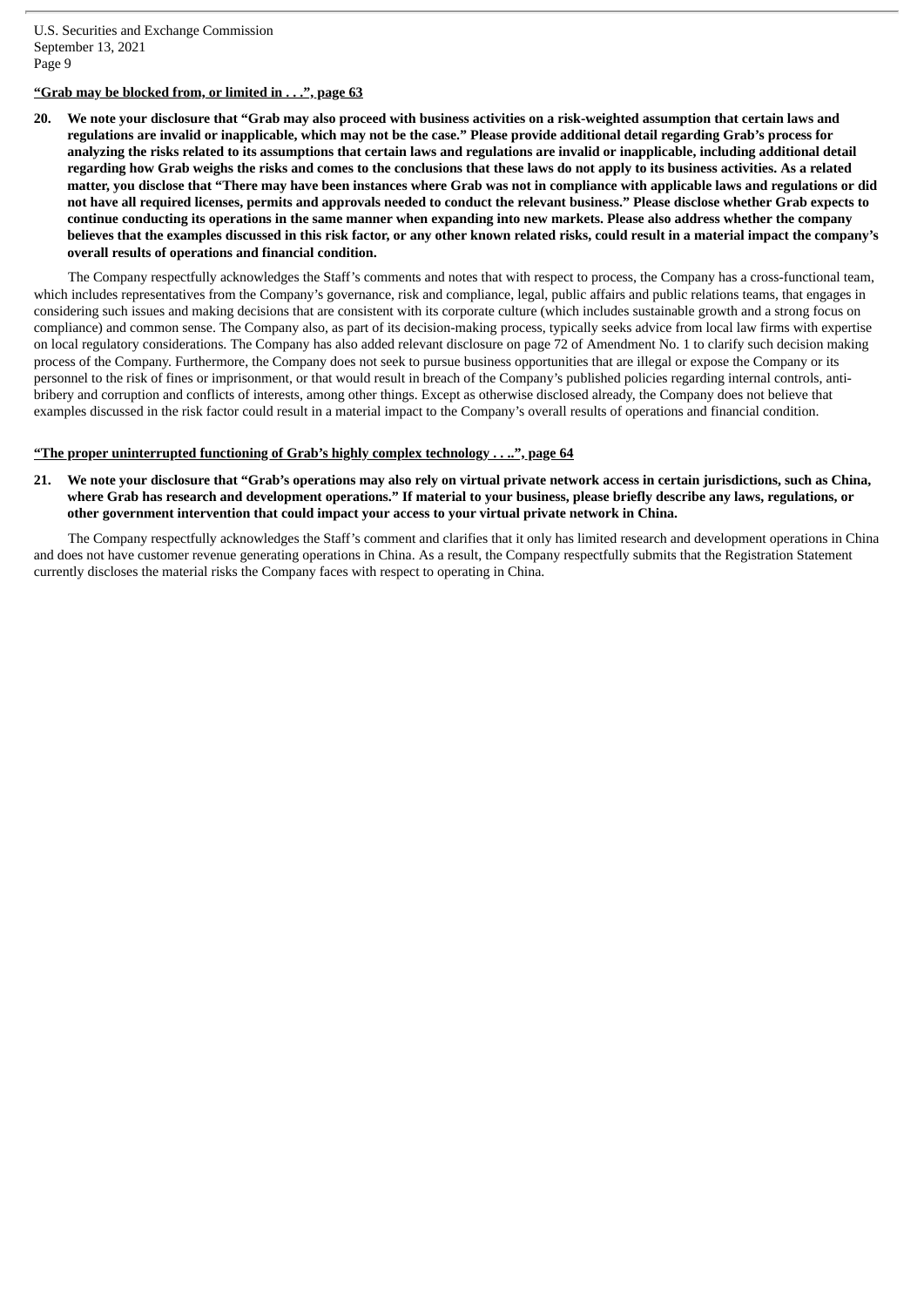# **"Changes in, or failure to comply with, competition laws could adversely affect Grab.", page 69**

22. We note vour disclosure that "[p]ursuant to the proposed decision, MyCC proposed a fine of approximately RM86.8 million (approximately \$21 million) and a daily fine of RM15,000 (approximately \$3,600) for each day Grab fails to take the remedial actions as directed by MyCC. Grab submitted its written representation to MyCC in December 2019 and made its oral representation to MyCC in October 2020, challenging MyCC's proposed decision on several grounds." Please clarify whether the elapsed time for purposes of calculating the per day fine for Grab's failure to take the remedial actions was staved pending Grab's appeal.

In response to the Staff's comment, the Company has revised the applicable risk factor on page 79 of Amendment No. 1 to clarify that the penalty is imposed in the event of a failure to comply with the interim directions (the "Proposed Decision Directions"). The Company believes it has complied with the Proposed Decision Directions and should not be subject to the daily fines of RM15,000.

23. You disclose that "Grab's pricing model, including dynamic pricing, could be challenged or limited in emergencies and capped in certain jurisdictions." Disclose whether the COVID-19 pandemic resulted in any caps on pricing for any of its businesses, if so, how the same impacted Grab's operations, and whether and to what extent COVID-19-related caps remain in place in any of the jurisdictions in which **Grab operates.**

The Company respectfully acknowledges the Staff's comment and has revised the disclosure on page 80 of Amendment No. 1 to state that the COVID-19 pandemic has not resulted in any regulatory caps on pricing for any of the Company's businesses.

## **"Industry data, forecasts and estimates, including the Projections . . .", page 76**

24. Please remove the statement that the forecasts may be inaccurate and should not be relied upon, as it is inappropriate to disclaim responsibility for disclosure appearing in the proxy statement/prospectus. Please also clarify what you mean that the Projections are "not necessarily reflective of the published guidelines of the SEC regarding projections" or the guidelines established by the AICPA. Please **make similar revisions in your disclosure on page 149.**

In response to the Staff's comment, the Company has revised the applicable risk factor on page 86 of Amendment No. 1 and the disclosure on page 162 of Amendment No. 1.

## **"Grab may be affected by governmental economic and trade sanctions . . .", page 79**

25. To provide investors with additional context regarding the impact of the economic and trade sanctions laws and regulations that apply to **Myanmar, please disclose the percentage of your total revenue derived from this geographic market.**

In response to the Staff's comment, the Company has revised the applicable risk factor on page 89 of Amendment No. 1. The Company respectfully advises the Staff that its revenue from Myanmar was less than 1% of its total revenue in each of 2020 and the first half of 2021.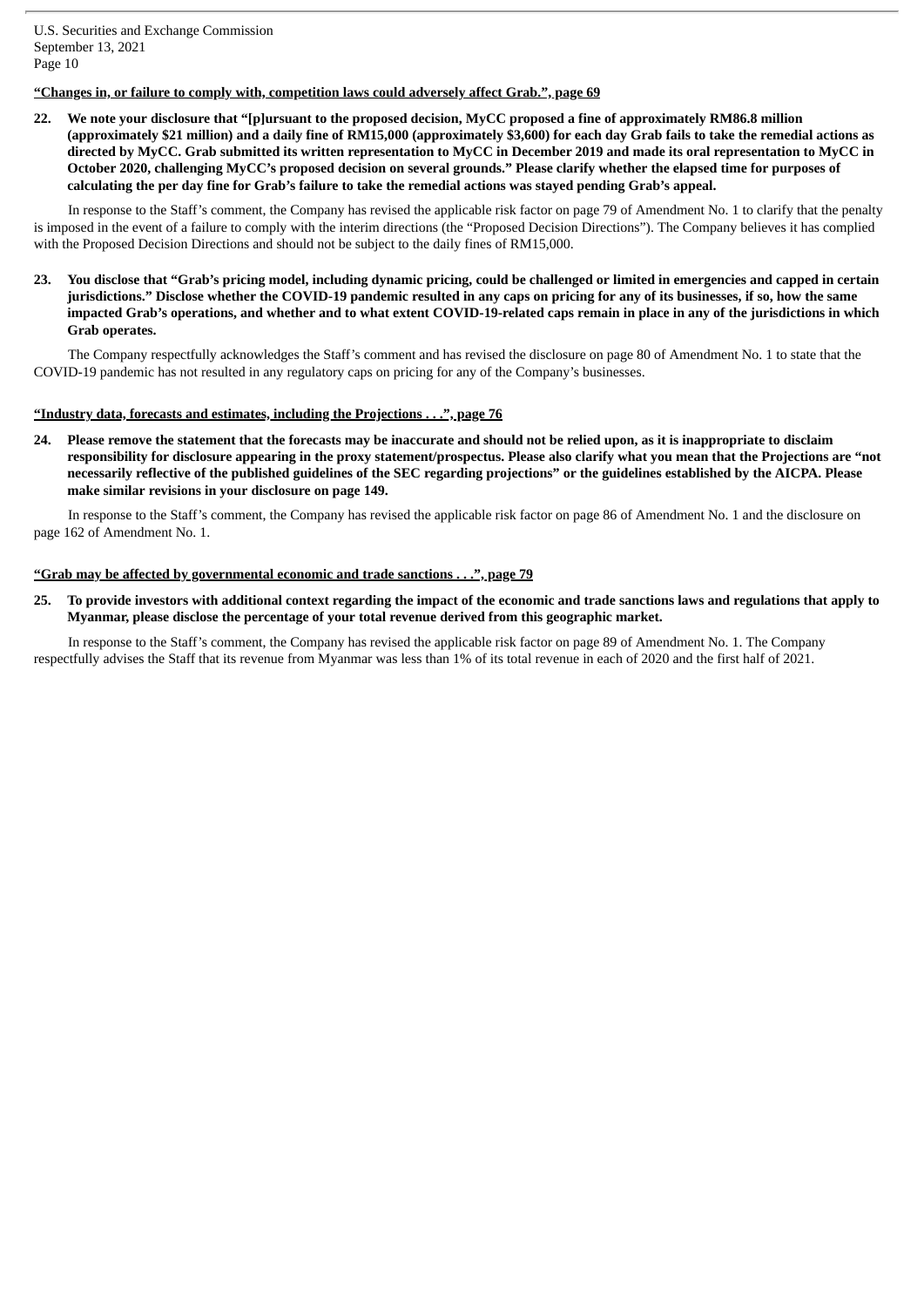## Risks Relating to Grab's Corporate Structure and Doing Business in Southeast Asia "In certain jurisdictions, Grab is subject to restrictions on **foreign ownership.", page 81**

26. Please disclose any specific material risks to the operating structures in each of Thailand, Vietnam, Philippines, and Indonesia that could result in violations of the foreign ownership restrictions in these regions and/or would result in Grab no longer controlling the operating entities. As one example, we note your disclosure that "[p]ursuant to the organizational documents of Thai Entity 2, Grabs rights, which include the quorum for a shareholders meeting requiring Grab's attendance and all shareholder resolutions requiring Grab's affirmative vote, enable Grab to control its Thai operating entities and consolidate the financial results of these operating entities in its financial statements in accordance with IFRS." Please disclose whether there are any circumstances under which the organizational documents of Thai Entity 2 could be amended to remove the provisions enabling Grab to control its Thai operating entities. Please also file the contractual arrangements and governing documents that provide Grab with control over such operating entities as exhibits to the **registration statement, or tell us why you believe you are not required to do so.**

The Company acknowledges the Staff's comment and respectfully advises the Staff that the Company believes its disclosure on pages 90, 91, 92 and 93 adequately describes the specific material risks that could result in violations of the foreign ownership restrictions in these countries and/or would result in Grab no longer controlling its operating entities in such countries. The Company respectfully advises the Staff that there are no circumstances in which the organizational documents of Thai Entity 2 could be amended without its consent to remove the provisions enabling Grab to control its Thai operating entities.

With respect to the Staff's request to file contractual arrangements and governing documents relating to certain entities, the Company respectfully advises the Staff that it is not the case that all of the Company's business activities in a given country are subject to foreign ownership restrictions, as in Indonesia, the Philippines and Vietnam only certain activities are subject to foreign ownership restrictions. Specifically, in Vietnam, only the Company's four-wheeled mobility business is subject to foreign ownership restrictions; in the Philippines, only the Company's deliveries (GrabExpress Inc.) and mobility businesses (MYTAXI.PH, Inc.) are subject to foreign ownership restrictions; and in Indonesia, only point-to-point delivery and e-money business activities are subject to foreign ownership restrictions. In addition, unlike certain structures used by companies operating in China that list in the United States, the Company holds substantial direct and indirect equity interests in the relevant operating entities and accordingly does not rely solely on contractual arrangements in respect of its rights. The Company has also revised the disclosure on pages 32, 33, 34, 35, 280, 281, 282 and 283 of Amendment No. 1 to include greater detail regarding the types of contractual arrangements and governing documents that Grab enters into with such operating entities to create and secure control over them. Based on the foregoing, the Company respectfully advises that the Staff that it believes it has disclosed all information that is material to an investor relating to its control over such operating entities, and does not believe that the referenced agreements and governing documents are material or otherwise required to be filed as exhibits to the Registration Statement.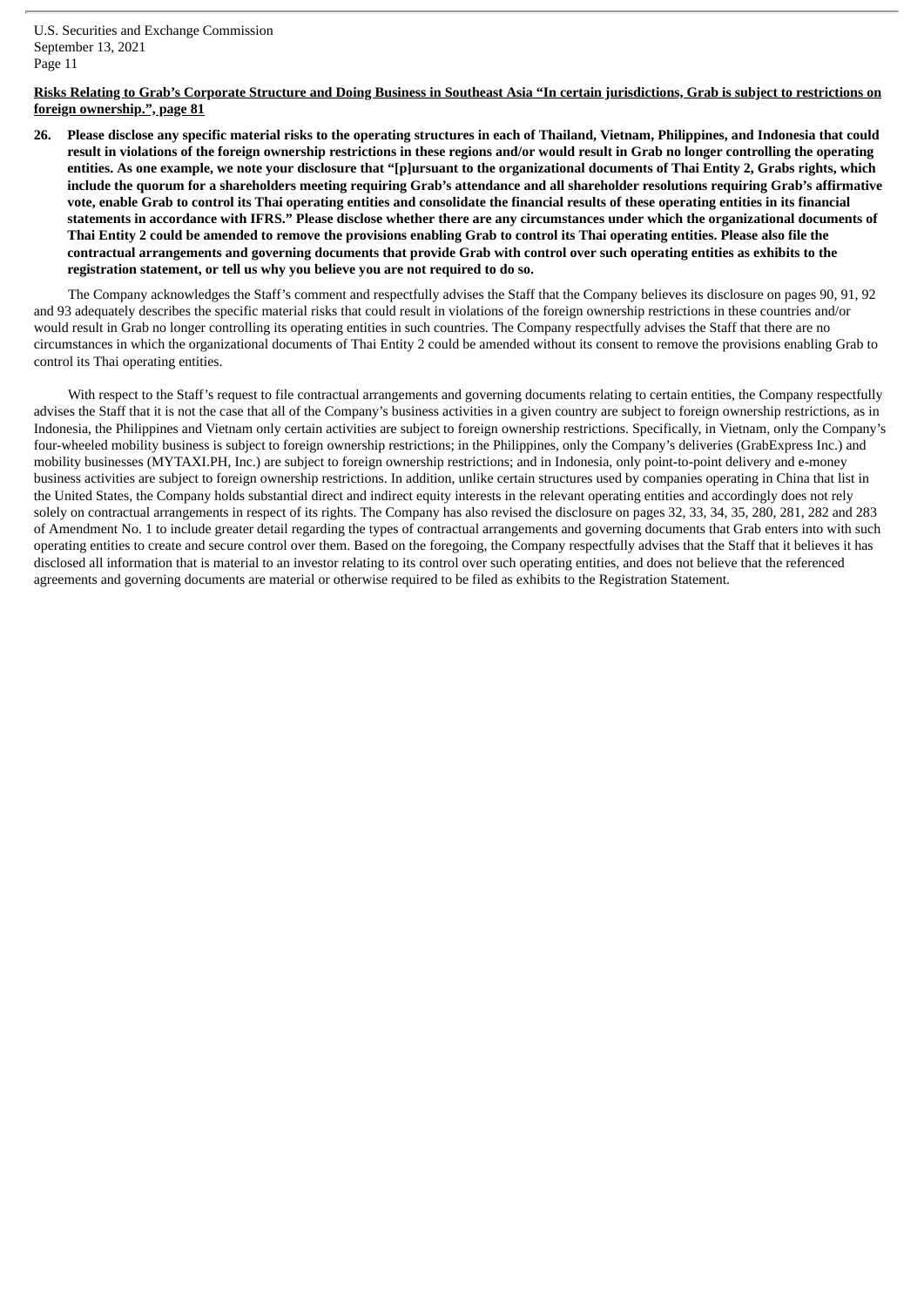## 27. You note that new regulations in Indonesia may prevent Grab from continuing to recognize OVO as a consolidated entity in Grab's financial statements. Please quantify the impact, to the extent material, if you are unable to recognize OVO as a consolidated entity or if **the Bank of Indonesia withholds the conversion of the OVO's e-money license.**

The Company respectfully advises the Staff that it does not believe the inability to consolidate OVO would have a material impact on the Company. OVO represented less than 3% and (6)% of the Company's total revenue in the six months ended June 30, 2021 and the year ended December 31, 2020, respectively. Furthermore, OVO only operates in the financial services segment of the Company's business in a single country (and not in the deliveries or mobility segments). In response to the Staff's comment regarding the conversion of OVO's e-money license, the Company has removed the risk regarding the conversion of OVO's e-money license as Bank Indonesia has provided the new e-money license to OVO (under the new legal regime) in August 2021.

# **"Grab could face uncertain tax liabilities in various jurisdictions . . .", page 86**

28. We note your disclosure that "in March 2021, as part of a routine tax audit in Indonesia which commenced in September 2020, the tax authority requested for information with respect to Grab's position on certain withholding tax matters relating to transactions in fiscal year 2018. Depending on the outcome of this tax audit, Grab could be subject to tax liabilities material to its financial position." Please **disclose the amount of material tax liability Grab could be subject to, if estimable.**

The Company respectfully acknowledges the Staff's comment and clarifies that it has not received a formal assessment from the relevant Indonesian authorities, and, as a result, a reasonable estimate of the amount of tax liability is not yet available. The Company has also revised the disclosure on page 96 of Amendment No. 1 in light of the Staff's comment.

# **"The Business Combination may be completed even though . . .", page 95**

# **29. Please disclose the matters that are contained in Section 1.1 of the Grab Disclosure Letter.**

In response to the Staff's comment, the Company has revised the disclosure on pages 106 and 134 of Amendment No. 1.

# **Risks Relating to GHL**

# **"GHL will issue GHL Class A Ordinary Shares . . .", page 99**

30. You disclose that "certain strategic partners of Grab have the right to swap the shares they hold in Grab subsidiaries for GHL Class A Ordinary Shares." Please disclose the estimated percentage of GHL shares that each these respective entities would hold if they swapped **their shares immediately upon closing of the business combination.**

In response to the Staff's comment, the Company has revised the disclosure on page 109 of Amendment No. 1.

# 31. Please revise to disclose the dilutive impact on Class A shareholders that may result from mandatory conversion of Class B shares.

In response to the Staff's comment, the Company has revised the disclosure on page 109 of Amendment No. 1.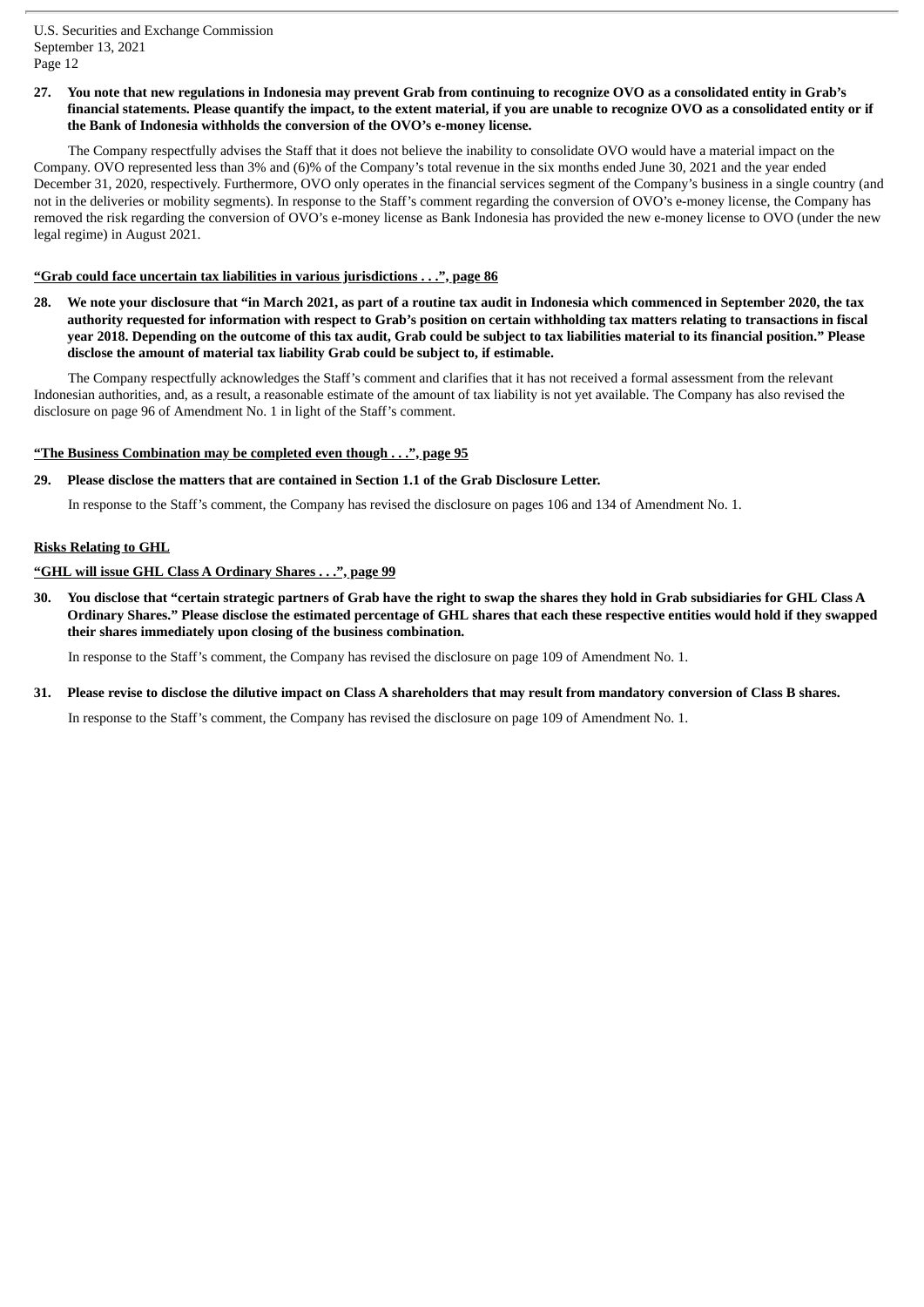## **The Business Combination Proposal**

## **The Business Combination Agreement**

#### **Representations and Warranties, page 123**

32. Please expand your disclosure to describe the specific material representations and warranties of Grab, AGC, GHL, AGC Merger Sub **and Grab Merger Sub.**

In response to the Staff's comment, the Company has added disclosure on pages 133 and 134 of Amendment No. 1 to describe the specific material representations and warranties of the parties to the Business Combination Agreement.

#### **Grab Voting, Support and Lock-Up Agreements, page 135**

#### **33. Please disclose the Grab shareholders who entered into the voting support and lock-up agreements.**

In response to the Staff's comment, the Company has added the list of shareholders who entered into the voting, support and lock-up agreements on pages 145 and 146 of Amendment No. 1.

### **Charter Documents of GHL Following the Business Combination, page 137**

34. We note vour disclosure that "[plursuant to the Business Combination Agreement, upon the Closing of the Business Combination, GHL's memorandum and articles of association shall be amended." We also note your disclosure beginning on page 361 describing the differences in shareholder rights resulting from the differences between the respective governing documents of AGC and GHL. Please amend your disclosure to include separate proposals allowing AGC shareholders to vote on material differences between the AGC charter and the revised GHL charter. Alternatively, tell us why you do not believe you are required to give AGC shareholders the opportunity to **vote on material changes to the rights of AGC shareholders.**

In response to the Staff's comment, the Company has revised its disclosure in the letter to shareholders, the notice of extraordinary general meeting, and on pages 12, 13, 174 and 175 of Amendment No. 1.

#### **Background of the Business Combination, page 138**

35. Please revise your disclosure in this section to include negotiations relating to material terms of the transaction and ancillary documents, including, but not limited to, the dual-class structure of GHL and the number of votes per Class B Ordinary Shares; the reasons underlying the Shareholder Deed requiring all Class B holders to give voting control to Mr. Tan; the minimum proceeds to GHL from the PIPE Investment, Forward Purchase Agreements, and the Sponsor Subscription Agreement; resale restrictions, such as those discussed on page 101; historical financials of Grab, financial projections and any discussions relating to the assumptions underlying such projections; corporate governance of the combined company; director nomination rights; and other material terms of the business combination. In your revised disclosure, please list each person present at the meeting. Please do not simply list the topic(s) discussed, but explain the reasons for, and significance of, such discussions and terms, what in particular was discussed, each party's position on such **issues and, how you reached agreement on the final terms.**

In response to the Staff's comment, the Company has revised the disclosure on pages 152, 153 and 154 of Amendment No. 1.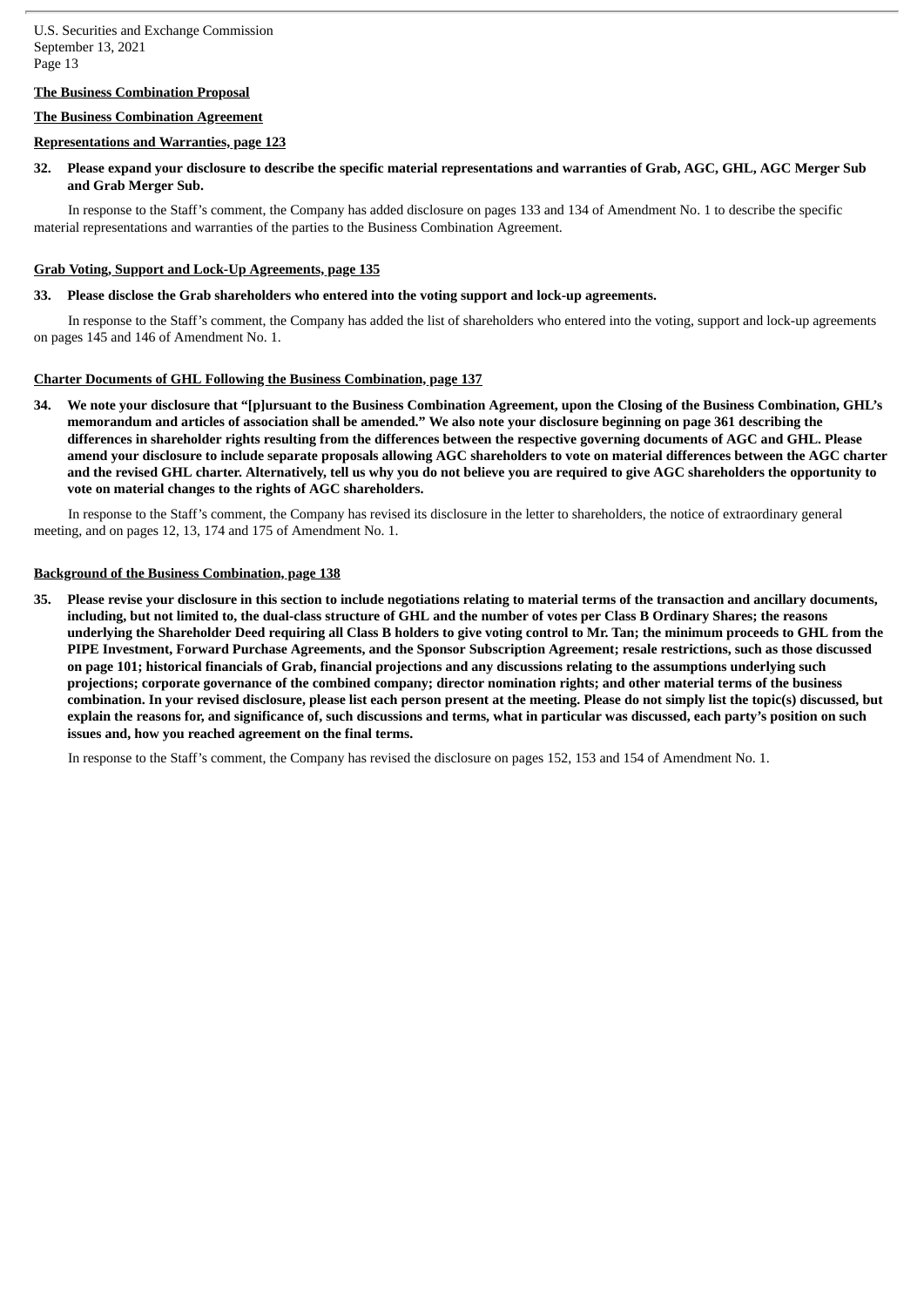36. You disclose that "As of February 24, 2021, Grab received bids from four potential business combination counterparties (including AGC), in response to the form of letter of intent circulated by Evercore on February 18." Please amend your disclosure to discuss the other potential business combination counterparties, including how the consideration of these potential business combination counterparties **progressed and the reasons why Grab determined that ACG would be the acquirer.**

In response to the Staff's comment, the Company has revised the disclosure on pages 151 and 152 of Amendment No. 1.

37. Your disclosure states that AGC was contacted by, and contacted, "numerous" individuals and entities with ideas for business combination opportunities. Please disclose the approximate number of targets AGC considered, the general nature of the business of those targets, the extent of the engagements with other potential targets. Please amend your disclosure to clarify why the discussions with the other "potential counterparty" referenced on page 139 did not ultimately lead to a transaction, and why you believed that Grab was **the most attractive target.**

In response to the Staff's comment, the Company has revised its disclosure on pages 149 and 150 of Amendment No. 1.

38. Please revise your disclosure to include a description of the negotiations relating to the valuation of Grab, including how the amount evolved through the negotiations, and when the final valuation was agreed upon by the parties. Please also provide the details of the "key investment-case" and "valuation related materials and analyses" that were discussed by the board at its meetings in March and April.

In response to the Staff's comment, the Company has revised its disclosure on pages 151, 152, 153, 156 and 157 of Amendment No. 1.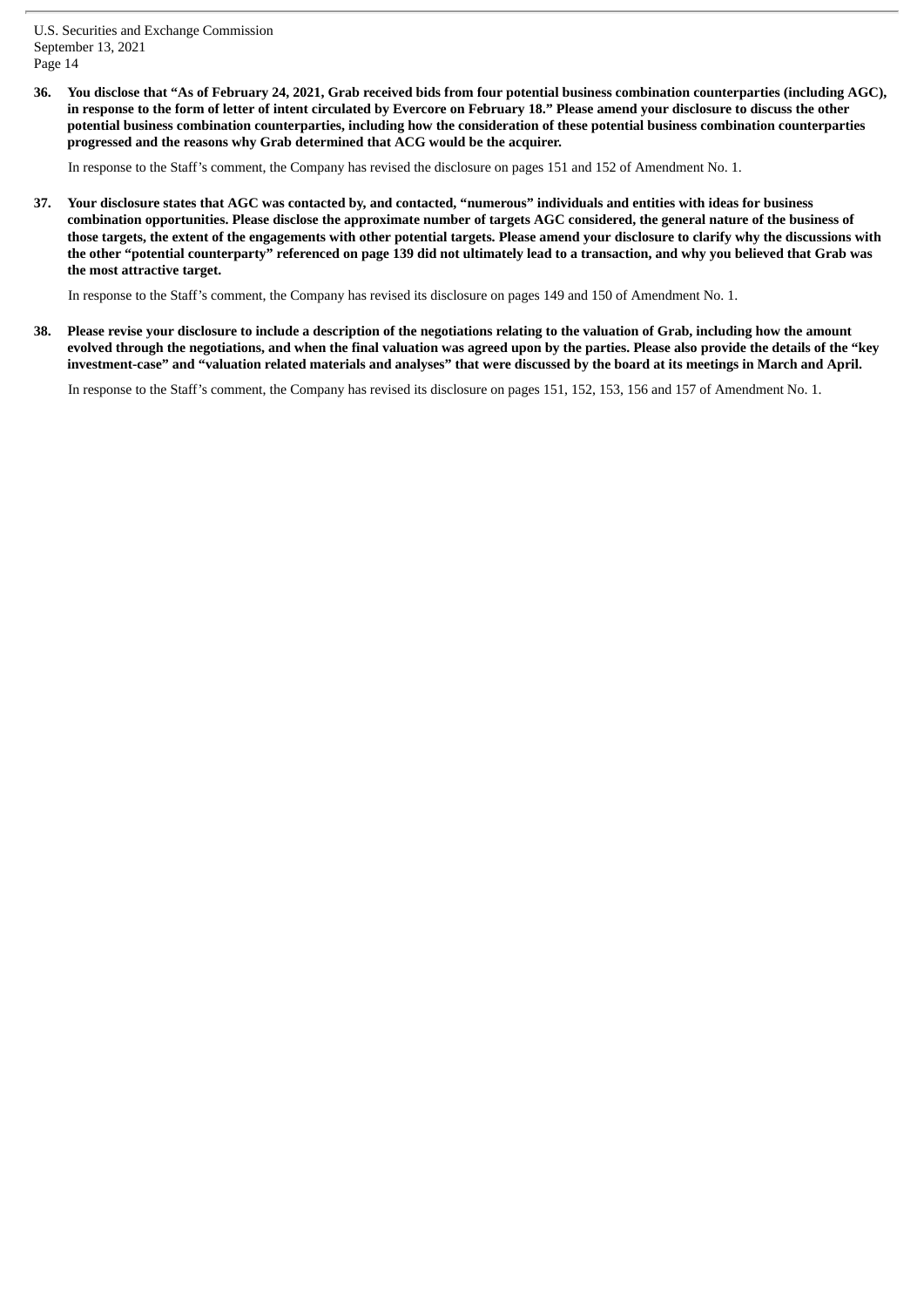39. We note your disclosure on page 140 that "On or around March 5, 2021, AGC engaged J.P. Morgan's Equity Capital Markets Group and Morgan Stanley as lead placement agents and Evercore and UBS Securities LLC ("UBS") as its co-placement agents in connection with the PIPE financing." Here and in your disclosure on page 155, please disclose the fees and any other compensation paid to J.P. Morgan, Morgan Stanley, Evercore, and UBS Securities LLC for placement agent services in connection with the PIPE financing. As a related matter, we note your disclosure that "In light of (i) Morgan Stanley's role as an underwriter in AGC's initial public offering, (ii) Morgan Stanley Asia (Singapore) Pte.'s role as co-advisor to Grab in connection with the Business Combination, and (iii) Morgan Stanley's role as a lead placement agent in connection with the PIPE financing, Grab signed a conflicts waiver letter on March 16, 2021, and AGC signed a conflict waiver letter on March 17, 2021." Considering that Morgan Stanley performed additional services after the IPO and part of the IPO underwriting fee was deferred and conditioned on completion of a business combination, please quantify the aggregate fees payable **to Morgan Stanley that are contingent on completion of the business combination.**

In response to the Staff's comment, the Company has revised its disclosure on pages 152, 153 and 170 of Amendment No. 1.

40. You disclose that the AGC Board did not obtain a third-party valuation or fairness opinion but "reviewed certain financial information of Grab." Please amend your disclosure to describe the "certain financial information of Grab" considered by the AGC Board and how it **supported the Board's decision to recommend approval of the business combination.**

In response to the Staff's comment, the Company has revised its disclosure on page 157 of Amendment No. 1.

41. We note your disclosure on page 18 and elsewhere in the filing that "Richard N. Barton, a current director of AGC, is expected to become a director of GHL and in such case would be compensated as a director of GHL." Please disclose when Mr. Barton negotiated his potential employment with GHL, and whether this negotiation occurred while the parties where negotiating the final terms of the business combination agreement. Please discuss the steps that were taken to review the transaction in light of the potential conflict of interest.

In response to the Staff's comment, the Company has revised its disclosure on page 152 of Amendment No. 1. In addition, the Company notes the Staff's reference to Mr. Barton's "potential employment with GHL" and respectfully clarifies that Mr. Barton is expected to become a director of GHL only, and not an employee of GHL.

42. We note that Evercore acted as lead financial advisor to Grab, and J.P. Morgan's M&A Advisory Group and Morgan Stanley Asia (Singapore) Pte. acted as co-advisors to Grab in connection with the business combination. Please revise your discussion in this section to address in greater detail the role that the financial advisors played in the transaction negotiations and valuation discussions. Please clarify **whether the financial advisors delivered any reports that were materially related to the transaction.**

In response to the Staff's comment, the Company has revised the disclosure on pages 151, 152, 153, 154 and 155 of Amendment No. 1.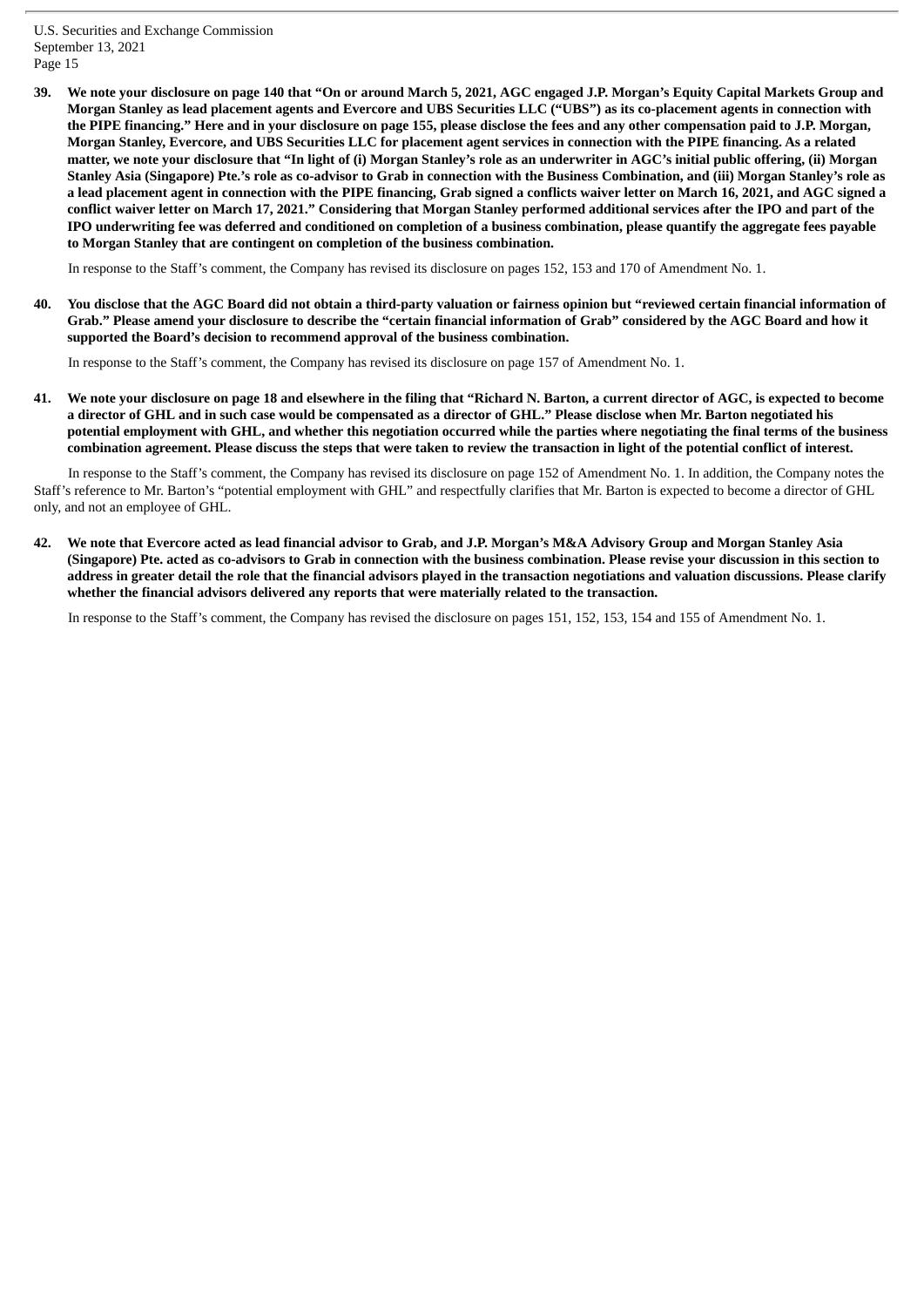43. Please expand upon the various matters discussed and considered by the AGC board between March 5, 2021 and the time of the AGC Board approval of the Business Combination Agreement, including the specific financial, tax, intellectual property, technology, regulatory, litigation, corporate (including material contracts), and labor and employment matters considered by the board. Please discuss what specifically was considered with respect to the business and operations of Grab, including any consideration of operations in **various geographic regions, potential risks to such operations, and regulatory compliance.**

In response to the Staff's comment, the Company has revised its disclosure on page 155 of Amendment No. 1.

44. Please revise your disclosure to discuss who selected the potential PIPE investors and what relationship the investors have, if any, with **AGC, the sponsor, Grab, or the placement agents in the PIPE financing.**

In response to the Staff's comment, the Company has revised its disclosure on pages 154 and 155 of Amendment No. 1.

45. Disclose any negotiations relating to the waiver of any surviving remedies against Grab or its equity holders after closing of the business combination to recover for losses as a result of any inaccuracies or breaches of representations, warranties, or covenants of Grab.

The Company respectfully acknowledges the Staff's comment and clarifies that such terms, which are consistent with most recent transactions of a similar nature, were included in the initial letter of intent proposal circulated by the Company to its potential counterparties. None of the potential counterparties (including Altimeter) raised this provision for negotiation, and as a result the Business Combination Agreement reflected this provision as proposed.

## **AGC's Board of Directors' Reasons for Approval of the Business Combination, page 145**

Please describe what the AGC board considered with respect to current information and forecast projections that supported its determination that the transaction was in AGC's best interest. Please also disclose the selected comparable companies and relevant data about such companies that the board reviewed and how these companies supported the board's conclusion that the valuation of Grab was **attractive.**

In response to the Staff's comment, the Company has revised the disclosure on pages 38, 39, 159 and 160 of Amendment No. 1.

#### **47. Please specify the risks related to Grab's business that were considered by the Board.**

In response to the Staff's comment, the Company has revised its disclosure on pages 155 and 161 of Amendment No. 1.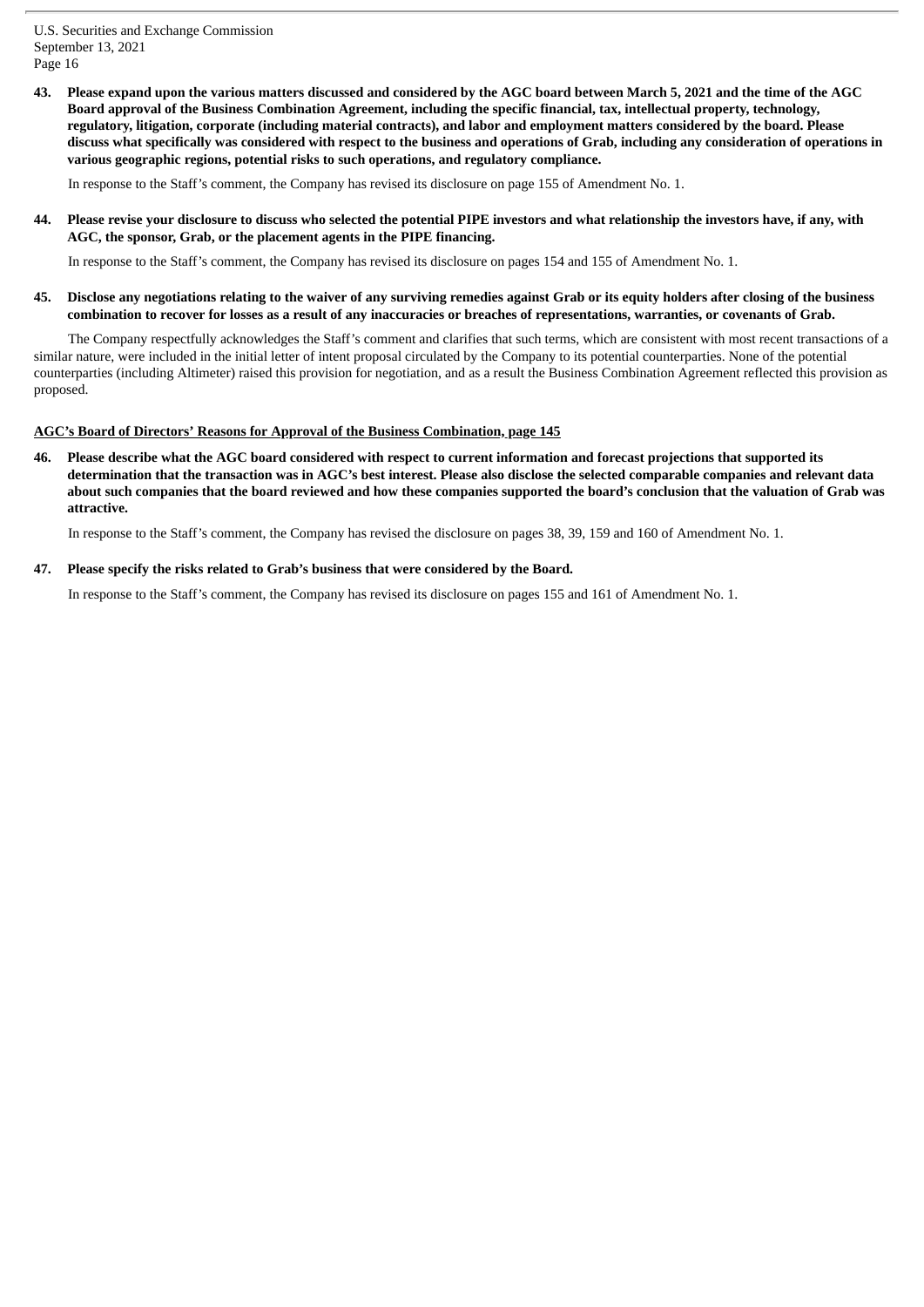# **Certain Prospective Operational and Financial Information, page 148**

48. We note vour disclosure that "With respect to the financial services segment, after the date of preparation of the Projections, Grab reassessed its revenue recognition conclusions for prior periods with respect to its OVO points program (which resulted in a reduction of \$135 million and \$204 million from revenues for 2020 and 2019, respectively, with an equivalent reversal under cost of revenue), and Grab is considering how the foregoing and other developments may impact the Projections related to the financial services segment." Please tell us what consideration your management has given to updating or correcting these projections to present investors with current and **reliable disclosure about Grab's prospective financial performance.**

In response to the Staff's comment, the Company has revised the disclosure on pages 166 of Amendment No. 1.

49. We note your disclosure in footnote 1 to the table on page 149 that "Pre-InterCo' segment data shown herein includes earnings and other amounts from transactions between entities within the Grab group that are eliminated upon consolidation, and these figures differ materially from segment data that is presented after elimination of transactions between entities within the Grab group." However, it appears that the information in the table is not Pre-InterCo data. Please amend your footnotes to clearly identify the entity whose data is presented in the table. Please also amend your narrative disclosure to clarify for investors why you are presenting Pre-InterCo data separately, and to more prominently highlight the difference between projected financial information for Pre-Interco and Grab Group data. Please also indicate how this data was used by the Board in determining to approve the Business Combination.

In response to the Staff's comment, the Company has revised the disclosure on pages 157, 159, 163 and 164 of Amendment No. 1 to clarify where Pre-InterCo data is presented and identify the entity for which data is being presented in the table. The Company respectfully advises the Staff that it presented Pre-InterCo data in order to show the extent to which Grab's offerings are in use across Grab's platform and ecosystem.

## **Transaction Fees, page 148**

50. You disclose that the AGC board considered the "substantial transaction fees and expenses to be incurred in connection with the Business Combination and the negative impact of such expenses on AGC's cash reserves and operating results if the Business Combination is not **completed." Please amend your disclosure to quantify the "substantial transaction fees."**

In response to the Staff's comment, the Company has revised its disclosure on page 162 of Amendment No. 1.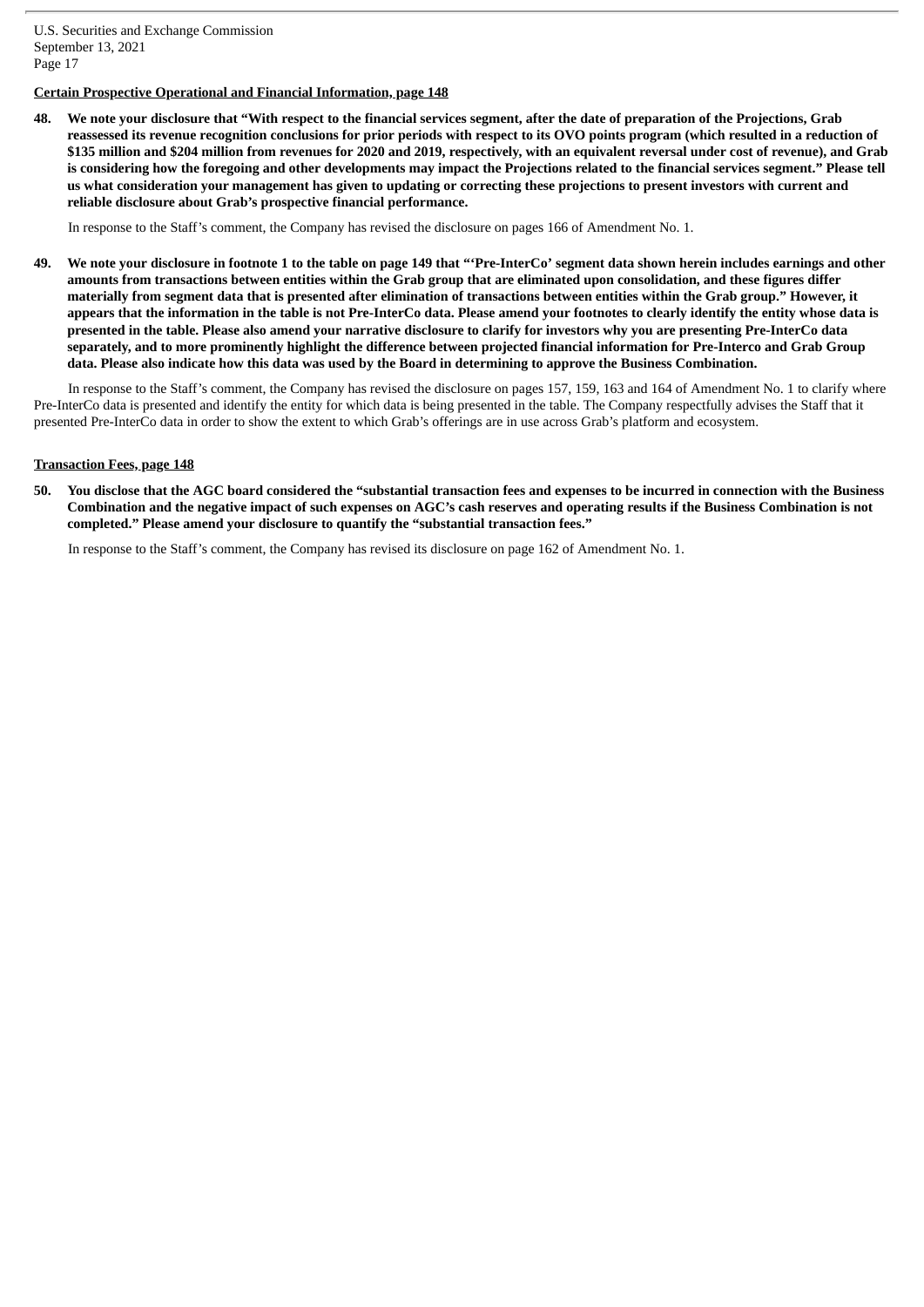# **Interests of AGC's Directors and Officers in the Business Combination, page 152**

51. You disclose that AGC's directors and officers have a potential conflict of interest related to the "continued indemnification of AGC's directors and officers and the continuation of AGC's directors' and officers' liability insurance after the Business Combination (i.e. a 'tail policy')." Please briefly describe GHL's continued obligations to indemnify and maintain a tail policy for AGC's directors and officers, **including the duration of its obligations.**

In response to the Staff's comment, the Company has revised the disclosure on page 20 of Amendment No. 1.

## **Material Tax Considerations**

#### **Qualification of the Initial Merger as a Reorganization, page 162**

52. You disclose that the discussion in this section is the opinion of counsel, and that the Initial Merger should qualify as a "reorganization" within the meaning of Section 368(a)(1)(F) of the Code." Given that counsel is not providing a firm opinion regarding treatment of the transaction under Section 368(a), please revise to provide the reason for the inability to opine on the material tax consequences. Refer to **Section III of Staff Legal Bulletin No. 19 for guidance.**

In response to the Staff's comment, the Company has revised the disclosure on page 179 of Amendment No. 1.

## **Mobility**

#### **Chart 13 Penetration Rate of Ride Hailing over Total Personal Consumption Expenditure on**

## **Land Mobility, page 206**

53. Please amend your disclosure to provide a brief explanation for the sharp decrease in penetration rate for ride hailing in 2020, including **an explanation of why you expect the trend to grow consistently after 2020.**

In response to the Staff's comment, the Company has revised the disclosure on pages 223 and 224 of Amendment No. 1.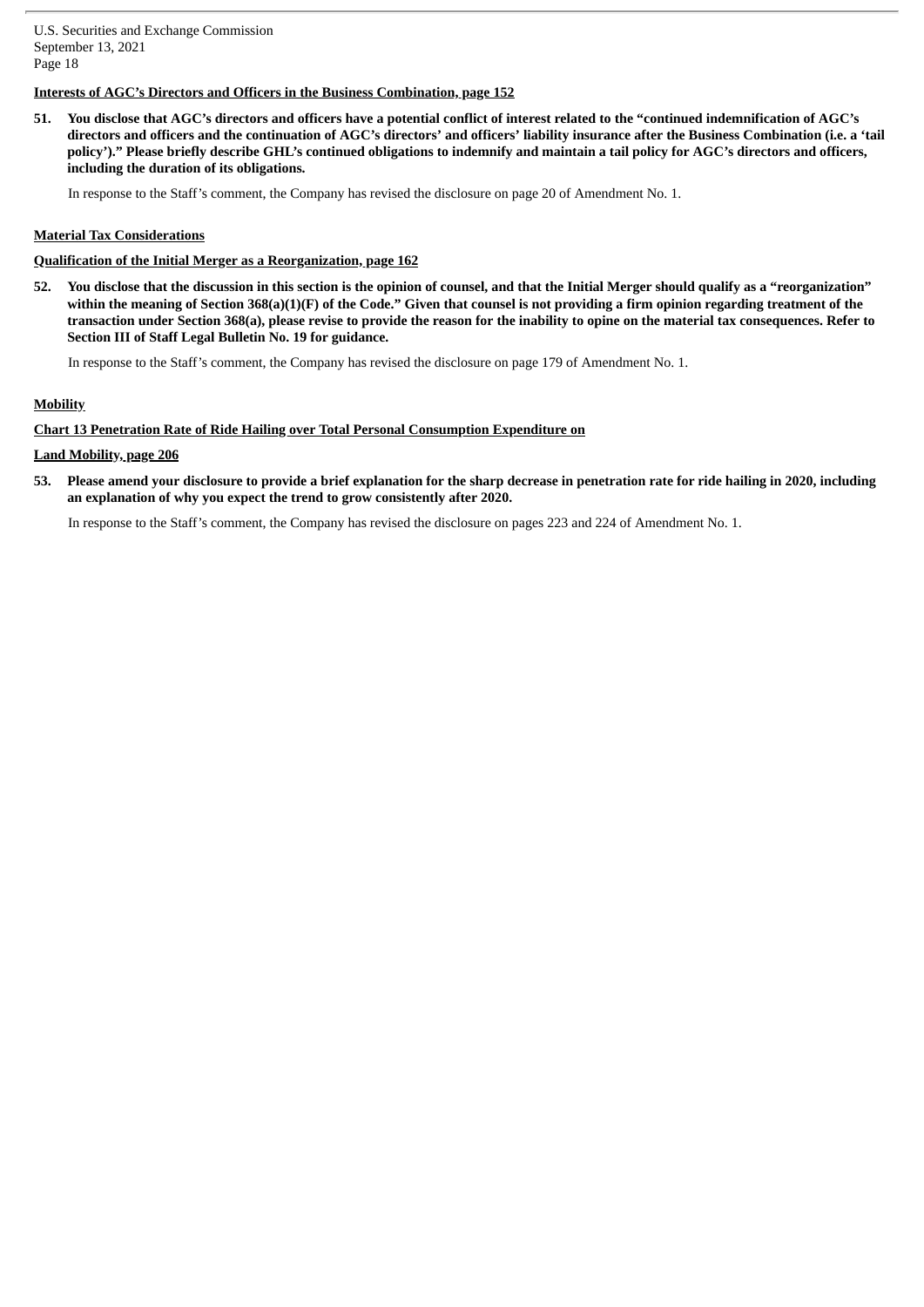## **Grab's Business, page 211**

- 54. When presenting non-IFRS measures throughout your filing, whether in tabular form, graphics, or discussions, please present the most directly comparable IFRS measure with equal or greater prominence. Examples of non-IFRS measures being presented with undue **prominence include:**
	- On page 212, discussion of improved Adjusted EBITDA without similar discussion of equal or greater prominence of the **comparable IFRS measure.**
	- Bullet points describing impacts to your non-IFRS measures noted throughout MD&A presented prior to, or without similar bullet **points describing the impacts to your IFRS measures.**
	- On page 281, using terminology such as "Strongest Adjusted EBITDA," without at least an equally prominent descriptive **characterization of the comparable IFRS measure.**
	- Tabular presentation on page 286, which includes "Key Business and Non-IFRS Financial Measures" such as Adjusted EBITDA and Total Segment Adjusted EBITDA on a consolidated basis without including the comparable non-IFRS measure(s) with equal **or greater prominence.**
	- Starting your non-IFRS reconciliations from the non-IFRS measure, as opposed to beginning with the IFRS measure.

#### Please review your filing to revise for all instances of prominence attributed to non-IFRS financial measures. Refer to Item 10(e)(1)(i)(A) of Regulation S-K and Question 102.10 of the of the staff's Compliance and Disclosure Interpretations on Non-GAAP Financial Measures.

In response to the Staff's comment, the Company has revised the disclosure in the Sections entitled "Grab's Business" and "Grab Management's Discussion and Analysis of Financial Condition and Results of Operations," which begin on pages 230 and 305 of Amendment No. 1, respectively.

## 55. From page 213 to 227 you generally describe the benefits of your business model before the business is explained beginning on page 228. Please revise to move "Our Offerings" to the forepart of this section and revise the disclosure to give context as to the relative size of each **offering to your business.**

In response to the Staff's comment, the Company has revised the disclosure in the Sections entitled "Grab's Business" and "Grab Management's Discussion and Analysis of Financial Condition and Results of Operations," which begin on pages 230 and 305 of Amendment No. 1, respectively.

#### **Southeast Asia's Leading Superapp, page 212**

56. We note your disclosure here discussing your financial performance in 2019 and 2020. To provide a more balanced overview of Grab's operations, amend the disclosure in this section to include a discussion of your net loss for the same periods.

In response to the Staff's comment, the Company has revised the disclosure in the Section entitled "Grab's Business," which begins on page 230 of Amendment No. 1.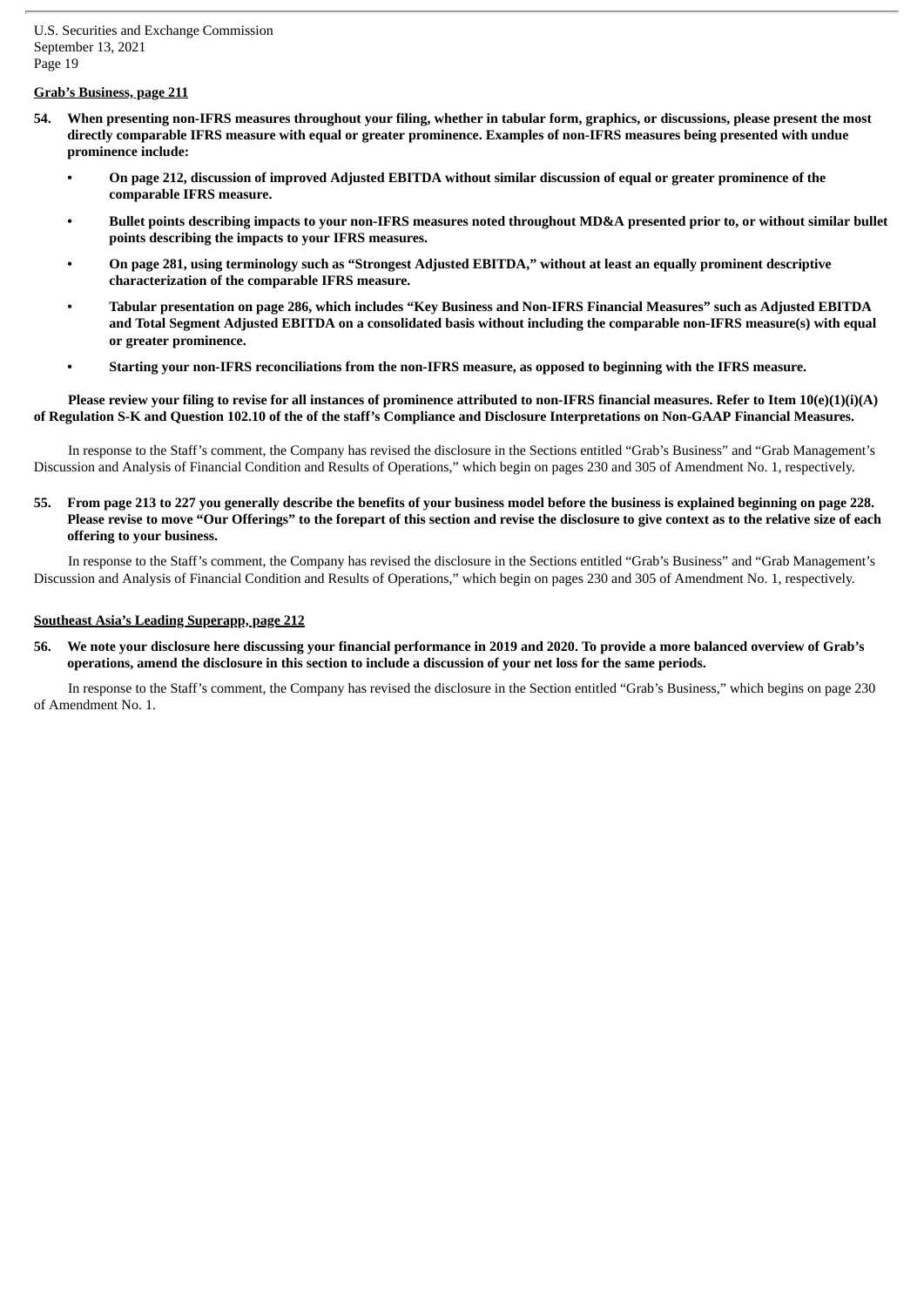## **Financial services: integral part of our ecosystem, page 215**

57. We note your disclosure that "[i]n the quarter ended March 31, 2021, the number of active Quick Cash loans in Thailand grew seven times, indicating strong demand for such digital instant cash loans as merchant-partners affected by COVID-19 lockdown were seeking quick financing to ease cash flows." Please disclose whether you expect this trend in demand to continue in future periods, or whether you **expect the demand growth to slow as lockdowns are eased.**

In response to the Staff's comment, the Company has revised the disclosure on page 235 of Amendment No. 1.

#### **Our Competitive Advantage**

### **Category Leadership with Recognized and Trusted Brand**

**Financial Services, page 217**

58. You disclose that "[w]e have dramatically increased the breadth of our payments business, and in 2020, over 40% of GrabPay transaction volumes took place outside of our platform." Please provide additional detail regarding the GrabPay transaction services that are not **facilitated through your platform, including how and where you facilitate these transactions.**

In response to the Staff's comment, the Company has revised the disclosure on pages 254 and 255 of Amendment No. 1.

#### **Our Offerings**

#### **Driver-Partner Superapp, page 228**

59. We note your disclosure that "GrabBenefits, our loyalty platform integrated in our superapp, enables us to reward our driver-partners and encourage loyalty. Driver-partners can see which tier they are in and how far they are from the next tier, and they can discover new benefits such as fuel and vehicle maintenance discounts that are available and redeem them." Please enhance your disclosure to provide additional detail about your benefits platform, including describing the tiers and benefits available for each tier, and how you determine **the tiers for driver-partners.**

In response to the Staff's comment, the Company has revised the disclosure on page 236 of Amendment No. 1.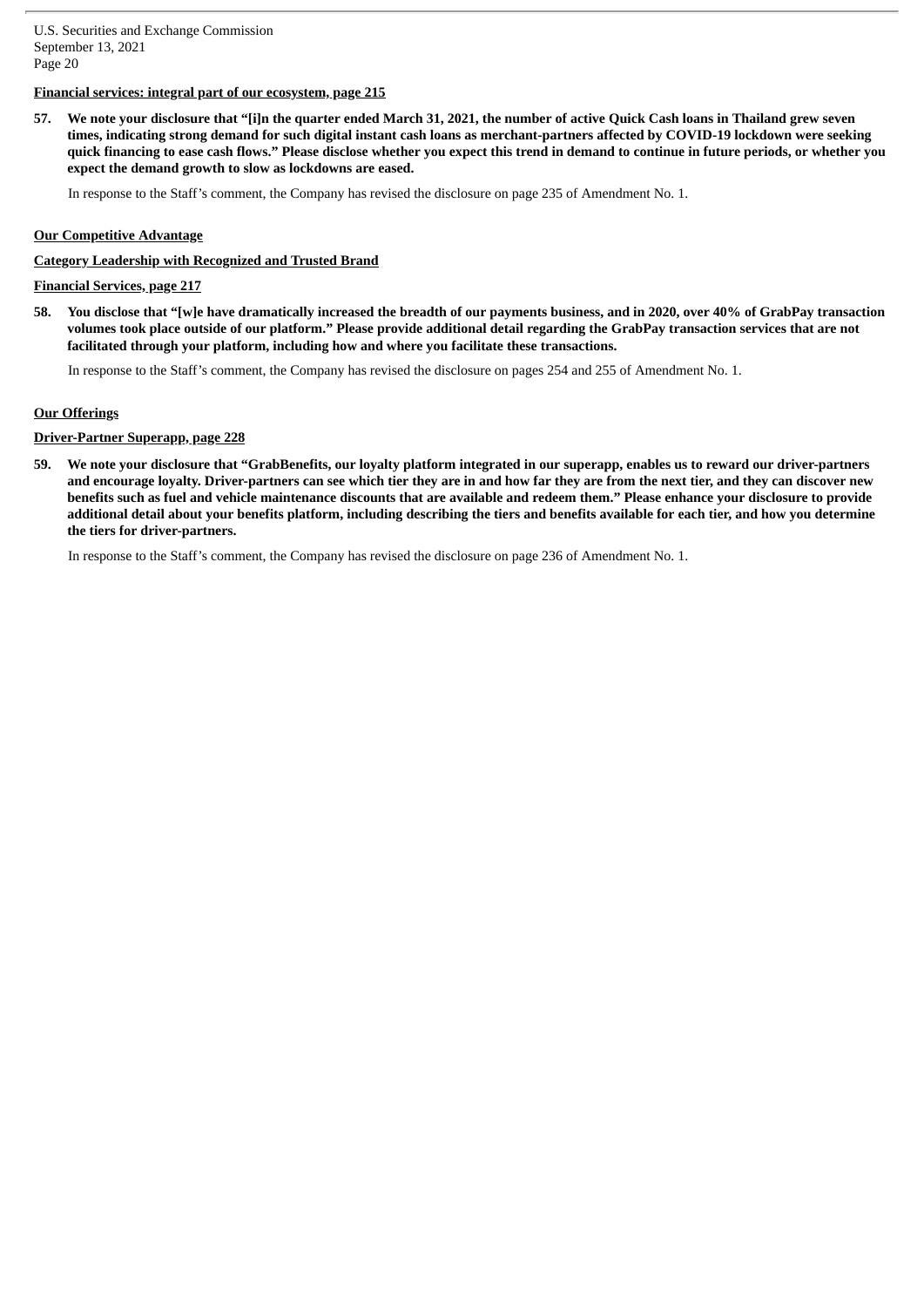## **Legal Proceedings, page 253**

60. Please revise your disclosure in this section to provide materially complete disclosure for all proceedings which may have, or have had in the recent past, significant effects on the company's financial position or profitability, including governmental proceedings pending or known to be contemplated. Ensure that your disclosure for such proceedings explains the specific impact of an outcome or decision that is **adverse to Grab.**

The Company respectfully advises the Staff that it believes Amendment No. 1 provides materially complete disclosure for all the relevant proceedings that may have, or have had in the recent past, significant effects on the Company's financial position or profitability. In response to the Staff's comment, the Company has also revised the disclosure on page 277 of Amendment No. 1. to provide an update on the relevant proceedings.

## **Regulatory Environment, page 259**

61. Please revise this section to clearly identify the material effects of the regulations discussed on the company's business. Please indicate whether the company is in compliance with such regulations, and whether there is a known material risk of noncompliance.

In response to the Staff's comment to update the disclosure to identify the material effects of the regulations discussed on the Company's business, the Company has revised the disclosure in the Section entitled "Regulatory Environment," which begins on pages 284 of Amendment No. 1. The Company respectfully advises the Staff that, except as disclosed, it believes it is in material compliance with the referenced regulations and there is not currently a known material risk of noncompliance.

## **Thailand**

## **Regulations on e-commerce, page 267**

62. We note your disclosure that "[d]ue to the expansion of businesses, Grab must submit an application for the amendment of its commercial certificate to reflect any and all current businesses operated through the Grab platform." Please clarify when Grab intends to submit this **application, and if already submitted, the status of this application.**

In response to the Staff's comment, the Company has added disclosure on page 292 of Amendment No. 1 and confirms that it is planning to submit the relevant application by October 2021, though the application may be delayed due to the COVID-19 situation in Thailand.

## **Grab Management's Discussion and Analysis of Financial Condition and Results of Operations General, page 280**

63. Your disclosure from "Our Business Model" on page 292 through "Resilience through Covid-19" appears to describe the nature of your business model and would be more appropriately included in the section titled "Grab's Business" on page 211. In addition, please revise MD&A to begin with a discussion and analysis of your results of operations under IFRS and move the discussion of key metrics and non-IFRS measures, if any, to follow or support your IFRS-based discussion. The focus of your tabular presentations and discussions should be on your IFRS results, rather than a focus on the changes to your various metrics. Refer to Item 5.A of Form 20-F.

In response to the Staff's comment, the Company has revised "Grab's Business," and "Grab Management's Discussion and Analysis of Financial Condition and Results of Operations" sections, which begin on pages 230 and 305 of Amendment No. 1, respectively.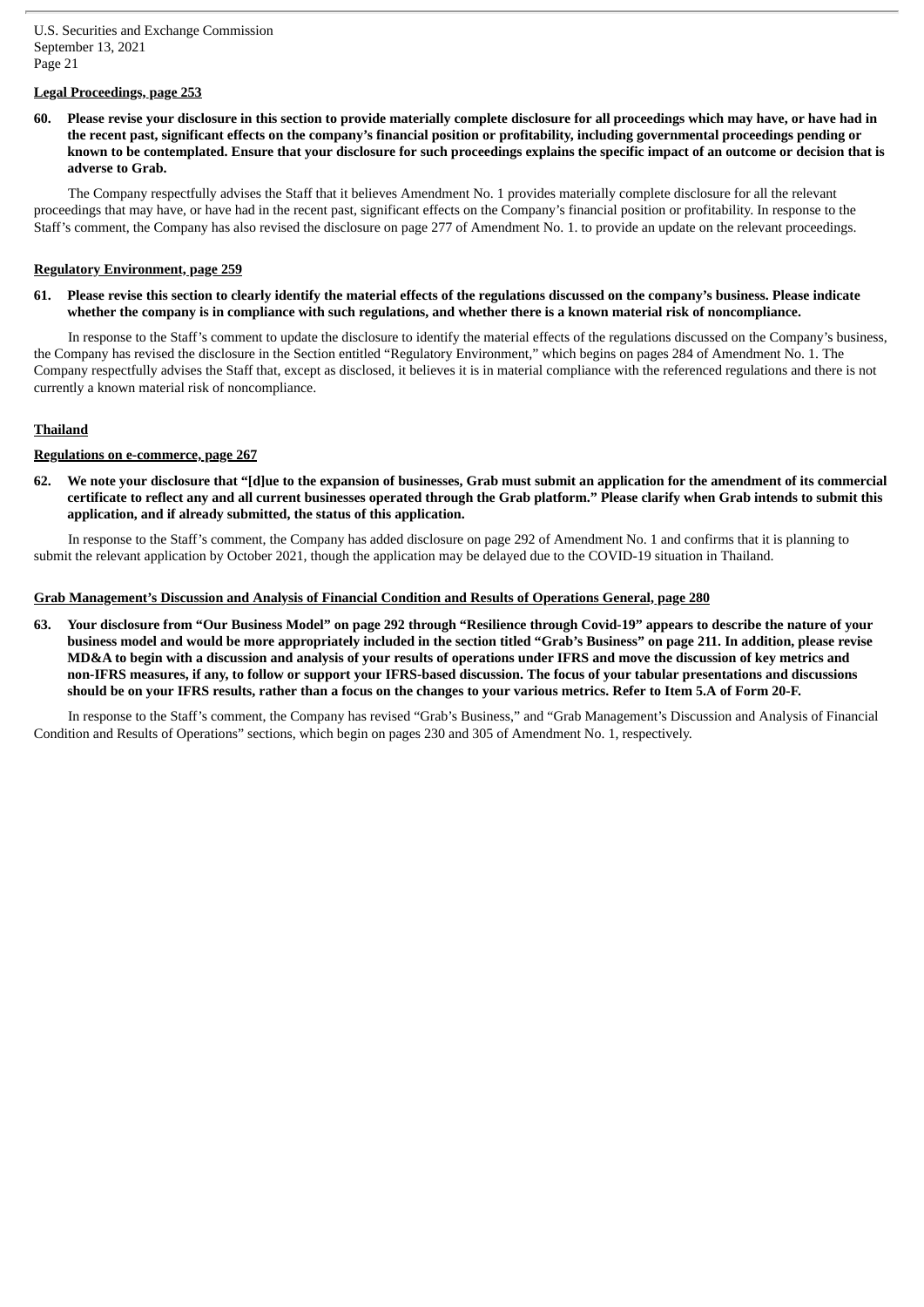# **Recent Developments**

## **Key Metrics for the Three Months Ended March 31, 2021, page 280**

## **64. Please amend your disclosure to briefly describe how you calculate "take rate."**

In response to the Staff's comment, the Company respectfully advises the Staff that it has removed the key operational highlights for the three months ended March 31, 2021 from Amendment No. 1 given the inclusion of the discussion of Grab's condensed consolidated interim financial statements for the six months ended June 30, 2021 and 2020 in "Grab Management's Discussion and Analysis of Financial Condition and Results of Operations," which begins on page 305 of Amendment No. 1, and further clarifies that the calculation of "take rate" is described on page 325 of Amendment No. 1.

## **Key Operational Highlights for the Three Months Ended March 31, 2021, page 281**

65. We note you present non-IFRS measures of "Total Segment Adjusted EBITDA" and "Adjusted EBITDA" on a consolidated basis and for your individual segments as of 3/31/21. Please revise to include reconciliations from the most directly comparable IFRS measure(s) for the interim period in which you present these measures, and to include the IFRS comparable measure(s) with equal or greater prominence in your tabular presentations and discussions of your interim results. Refer Item 10(e)(1)(i) of Regulation S-K and Ouestion 102.10 of the of the staff's Compliance and Disclosure Interpretation on Non-GAAP Financial Measures. In this regard, please tell us why you present unaudited financial information for the three months ended March 31, 2021 here but do not provide interim financial statements for the **same period.**

In response to the Staff's comment, the Company respectfully advises the Staff that it has replaced the key financial and operating highlights for the three months ended March 31, 2021 with the discussion of Grab's condensed consolidated interim financial statements for the six months ended June 30, 2021 and 2020 in "Grab Management's Discussion and Analysis of Financial Condition and Results of Operations," which begins on page 305 of Amendment No. 1.

## **Key Business and Non-IFRS Financial Measures, page 286**

66. You note that MTUs is the number of consumers who have successfully paid for an offering on your platform within a given month. Please disclose, as you do on page 287, that "users" are unique users, and whether you count a user more than once if they conduct transactions that are categorized in different segments (for example, a transaction in Deliveries and a transaction in Mobility). Please also disclose the MTUs for each segment in the financial periods presented so that investors are aware of the trend in each segment, or tell us **why you do not believe you are required to do so.**

In response to the Staff's comment, the Company has revised the disclosure on pages 11, 260, 261, 306 and 322 of Amendment No. 1.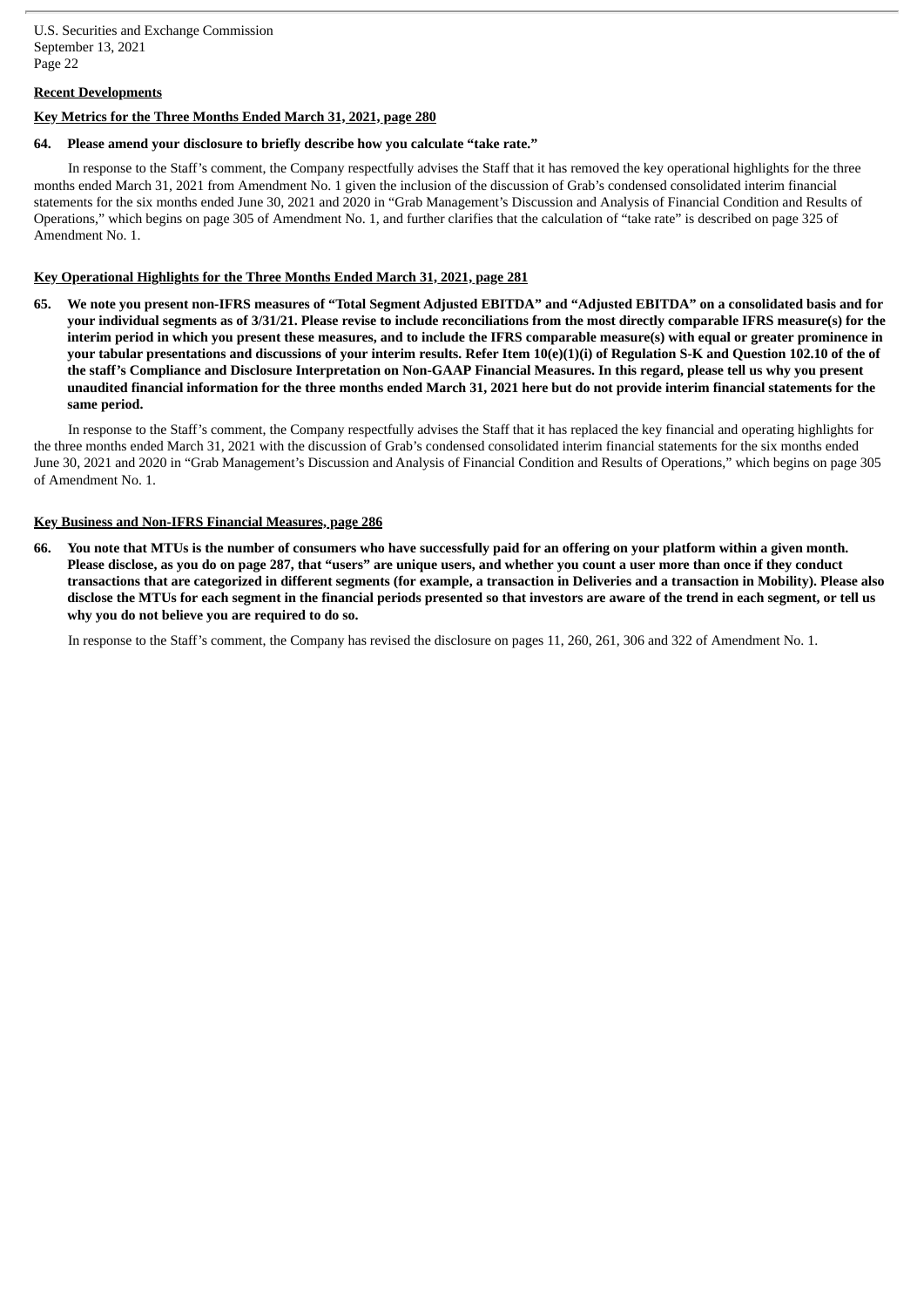67. We note that Financial Services contributes disproportionately to GMV as compared to its contribution to revenues and gross billings. Please tell how you consider this disproportionate contribution when evaluating the usefulness of GMV per MTU. Please also clarify whether Financial Services GMV includes non-payments financial services, such as lending, insurance and wealth management. If so, **please indicate how you determine the amount of the non-payment service to include in GMV.**

In response to the Staff's comment, the Company has revised the disclosure on page 323 of Amendment No. 1.

#### **Gross Merchandise Value, page 287**

68. We note your disclosure on page 75 that Grab tracks certain metrics, including GMV. Please revise your disclosures, which refer to GMV as an operating measure, to clearly define GMV as a metric and state why the various metrics included in your filing provide useful **information to investors. Refer to SEC Release No. 33-10751.**

The Company respectfully acknowledges the Staff's comment and has revised the disclosures of GMV to define the metric and state why the metrics included in the filing provide useful information to investors.

#### **Gross Billings and Adjusted Net Sales, page 289**

Please revise to remove graphics, tabular presentations, discussions, and references to Gross Billings and Adjusted Net Sales. As these measures exclude the impact of incentives which are reductions to your revenue recorded under IFRS, these measures would appear to represent tailored recognition and measurement methods. Refer to Question 100.04 of the staff's Compliance and Disclosure **Interpretations on Non-GAAP Financial Measures and Rule 100(b) of Regulation G.**

The Company respectfully advises the Staff that presentation of Gross Billings and Adjusted Net Sales were not included with the intent to tailor revenue recognition or measurement methods. Rather, these metrics were included because they are key indicators that Grab management uses to manage its business and, therefore, material to investors. After further consideration of the use of these measures and the inputs, method of calculation, and resultant output of each figure, the Company believes that Gross Billings and Adjusted Net Sales should be disclosed as key operating metrics.

As described in the Company's filing, Gross Billings represents the total dollar value attributable to the Company from each platform transaction, without any adjustments for incentives paid to driver and merchant-partners or promotions to consumers, over a period of time. Gross Billings captures the total dollar value of the commissions and fees charged by Grab for each transaction on the Company's platform, without using revenue as an input or reference. This total dollar value is entirely independent of revenue and is not calculated by using revenue as an input or reference, or by making adjustments to revenue. As a result, the Company believes that Gross Billings should be disclosed as an operating metric. The disclosures have been revised to, among other things, define Gross Billings the metric and state why the metrics included in the filing provide useful information to investors.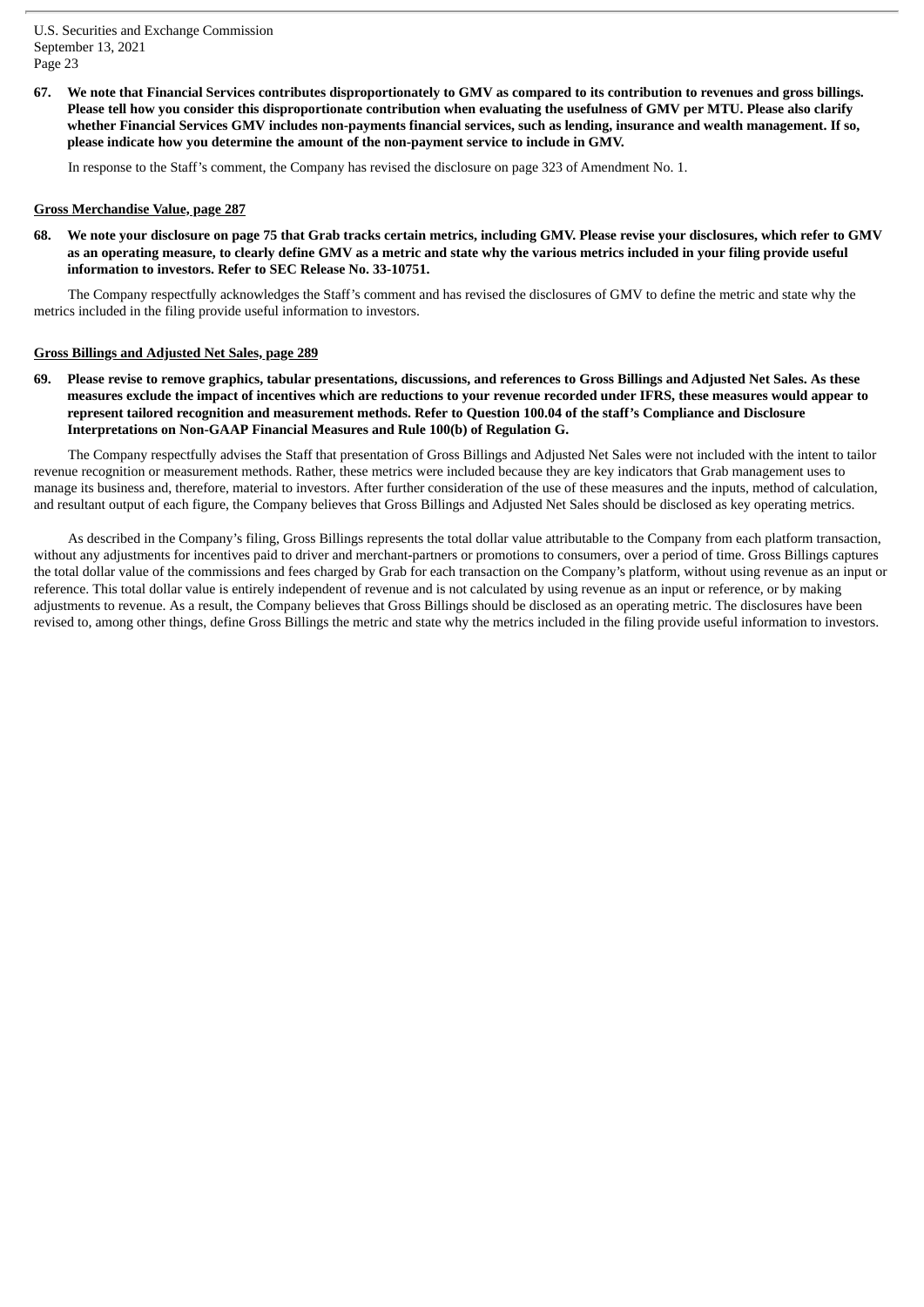Similarly, as described in the Company's filing, Adjusted Net Sales represents Gross Billings less driver and merchant-partner base incentives, over a period of time. Base incentives refer to the amount of incentives paid to driver and merchant-partners up to the amount of commissions and fees charged by Grab from those driver and merchant-partners. Adjusted Net Sales is not calculated by reference to Revenues, an IFRS financial measure. Instead, Adjusted Net Sales is calculated using Gross Billings, an operating metric, as the initial input. Adjusted Net Sales results from making adjustments, or excluding base incentive amounts, from the Gross Billings operating metric. Since Adjusted Net Sales is calculated by reference to an operating metric and not an IFRS financial measure, it is also an operating metric and not a non-IFRS financial measure.

Support for these determinations is included in the definition of "non-GAAP financial measure" in Rule 101 of Regulation G and Item 10(e) of Regulation S-K (emphasis added):

"(1) Non-GAAP financial measure. A non-GAAP financial measure is a numerical measure of a registrant's historical or future financial performance, financial position or cash flows that:

(i) Excludes amounts, or is subject to adjustments that have the effect of excluding amounts, that are included in *the most directly comparable* measure calculated and presented in accordance with GAAP in the statement of income, balance sheet or statement of cash flows (or equivalent *statements) of the issuer*; or

(ii) Includes amounts, or is subject to adjustments that have the effect of including amounts, that are excluded from *the most directly comparable measure* so calculated and presented."

The definition of "non-GAAP financial measures" does not include measures of operating performance that do not have the effect of excluding, including or adjusting a GAAP financial measure. As a threshold matter, in order to qualify as a non-GAAP measure, a financial measure must result from the adjustment of a GAAP measure. Neither Gross Billings nor Adjusted Net Sales meet this requirement, since there is no directly comparable IFRS financial measure from which each metric is derived.

Further, the Company believes that Gross Billings and Adjusted Net Sales represent the type of key quantitative factors noted in SEC Release No. 33-10751 that are necessary for investors to understand and evaluate the Company. Gross Billings and Adjusted Net Sales are specialized, Company-specific operating metrics that provide investors with important information about the Company's performance and volume of customer transactions. Gross Billings provides a comprehensive view of the total dollar value of the commissions and fees charged by Grab for each transaction on the Company's platform. This metric enables the Company and investors to evaluate and compare the commissions and fees charged by Grab for each transaction on the Company's platform over a period of time. The Company presents Gross Billings as a metric to compare, and to enable investors to compare, its aggregate operating results, which captures significant trends in the Company's business over time. Adjusted Net Sales represents the Company's Gross Billings minus base incentives for driver and merchant-partners, which the Company plans to reduce over time as the Company grows. The Company presents Adjusted Net Sales as a metric to compare, and to enable investors to compare, its aggregate operating results in the absence of excess incentives, which are intended to be temporary drivers of growth, and which the Company plans to reduce in the future. The Company believes that including Gross Billings and Adjusted Net Sales as key operating metrics in its filings and disclosures is necessary for investors to have a comprehensive and accurate understanding of the Company's financial condition, changes in financial condition and results of operations.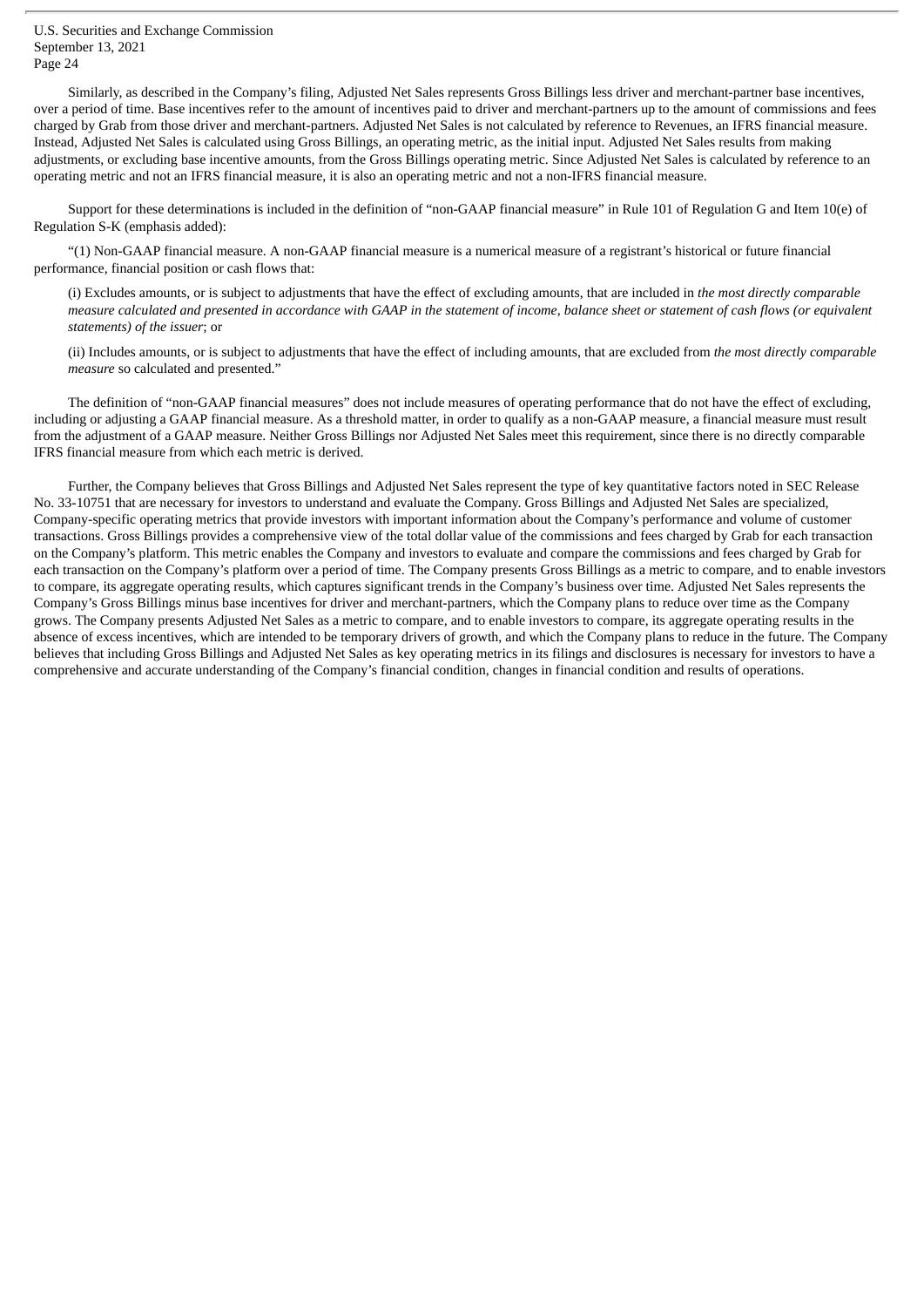Finally, the Company has included additional information necessary to provide adequate context for investors to understand the metrics presented, as recommended by SEC Release No. 33-10751. The revised disclosures include: (i) a clear definition of the metric and how it is calculated; (ii) a statement indicating the reasons why the metric provides useful information to investors; and (iii) a statement indicating how management uses the metric in managing or monitoring the performance of the business. The revised disclosures also include relevant estimates or assumptions underlying each metric and its calculation, including those necessary for the presentation of the metric not to be materially misleading.

The Company respectfully advises the Staff that it has revised its disclosure relating to the foregoing in "Grab Management's Discussion and Analysis of Financial Condition and Results of Operations" section, which begins on page 305 of Amendment No. 1.

# **GMV per Consumer by Cohort, Indexed to Year 1, page 294**

# 70. Please revise to disclose the extent to which the "bigger and faster spend" by your consumers has been driven, in part, by incentives.

In response to the Staff's comment, the Company has revised the disclosure on page 259 of Amendment No. 1.

# **Platform Consumer Engagement, page 294**

# 71. Please explain why the cohort information presented includes only spending across mobility, GrabFood, GrabMart, and GrabExpress.

The Company respectfully acknowledges the Staff's comment and clarifies that the reason the financial services offerings were excluded from the cohort information is because the covered period extends beyond the introduction of the Company's first financial services offerings. As the contribution of financial services GMV could be larger than the rest of the Company's segments, the Company deliberately excluded spend on financial services to ensure that the cohort information presents a reasonable representation of the overall spend on mobility and deliveries segments and does not unfairly skew or misrepresent GMV per MTU. The Company has amended the disclosure on page 260 of Amendment No. 1 to explain the foregoing.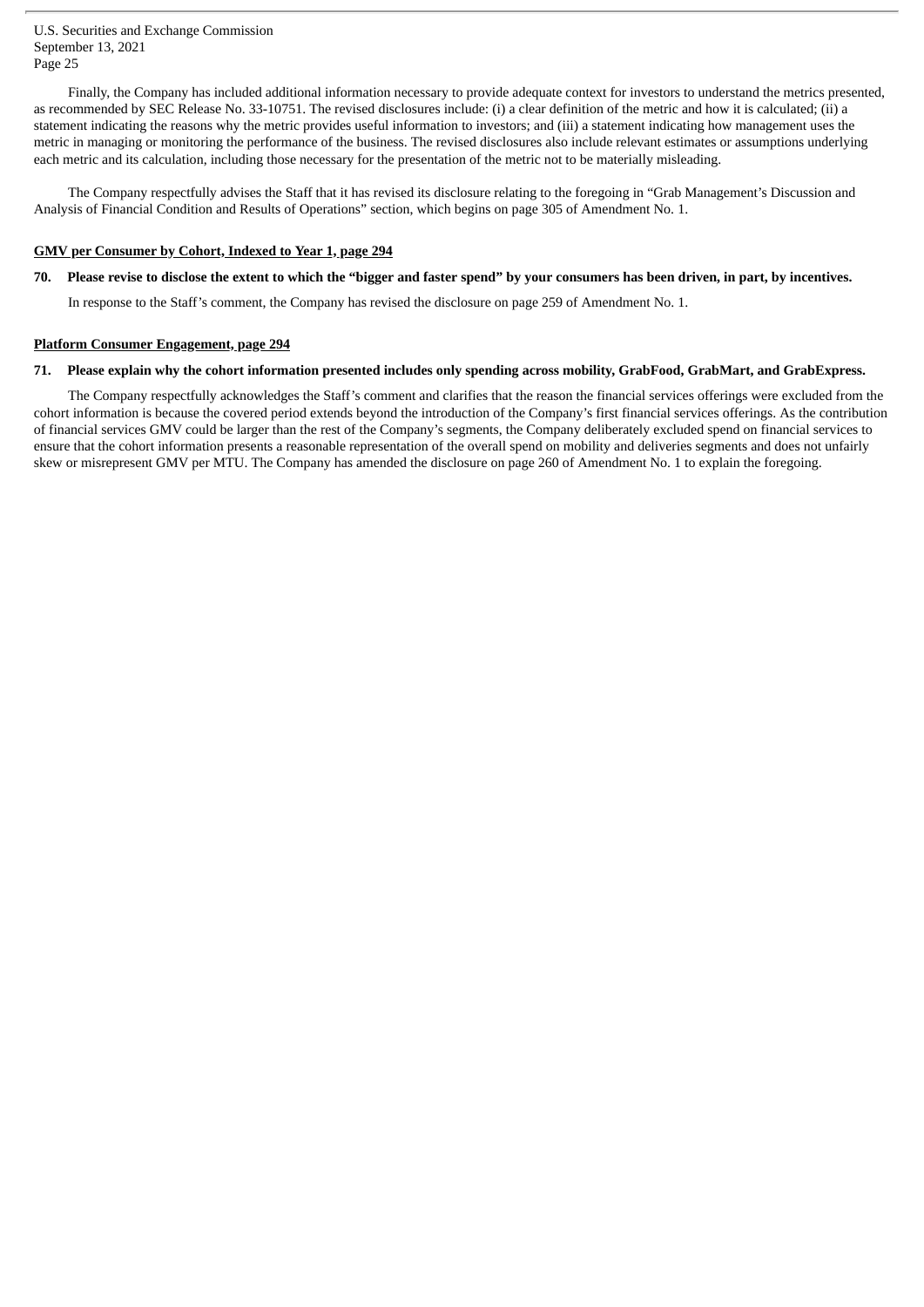# **Retention Rates for Multi-Offering Users, page 295**

72. We note your narrative disclosure and the chart on page 296, showing your retention rates for customers who use two, three, and greater than three of your offerings. Please balance this disclosure by including the retention rate for single-offering users.

In response to the Staff's comment, the Company has revised the disclosure on page 261 of Amendment No. 1.

## **Our Business Segments, page 296**

73. Please revise the graphic and accompanying narrative illustrating the economies of a typical deliveries order on page 297 and a typical ride on page 299 to include consumer incentives and IFRS revenue earned by you. Please ensure that amounts are representative of your **actual operations.**

In response to the Staff's comment, the Company has revised the disclosure on pages 256 and 257 of Amendment No. 1.

## **Our ability to optimize driver- and merchant-partner and consumer incentives, page 303**

74. You note that incentives represent a higher proportion of GMV during the initial stages of growth of your business. Please quantify the incentives paid versus GMV in the financial periods presented in the filing. Please also indicate whether period-over-period changes are due to reduced incentives or to growth in GMV in segments where you do not pay incentives, such as financial services.

In response to the Staff's comment, the Company has revised the disclosure on page 309 of Amendment No. 1.

#### **Comparison of the Years Ended December 31, 2020 and 2019**

## **Revenue**

#### **2020 Compared to 2019, page 307**

75. We note from your disclosure on page F-58 that Mobility includes rental income from motor vehicles of \$95 million (2019: \$140 million). Please revise your discussion of Mobility results to quantify the impacts to your results from your different offerings included within your **Mobility segment. Refer to Item 5.A of Form 20-F.**

In response to the Staff's comment, the Company has revised the disclosure on page 316 of Amendment No. 1.

#### **76. Please expand your analysis related to finance costs.**

In response to the Staff's comment, the Company has revised the disclosure on page 318 of Amendment No. 1.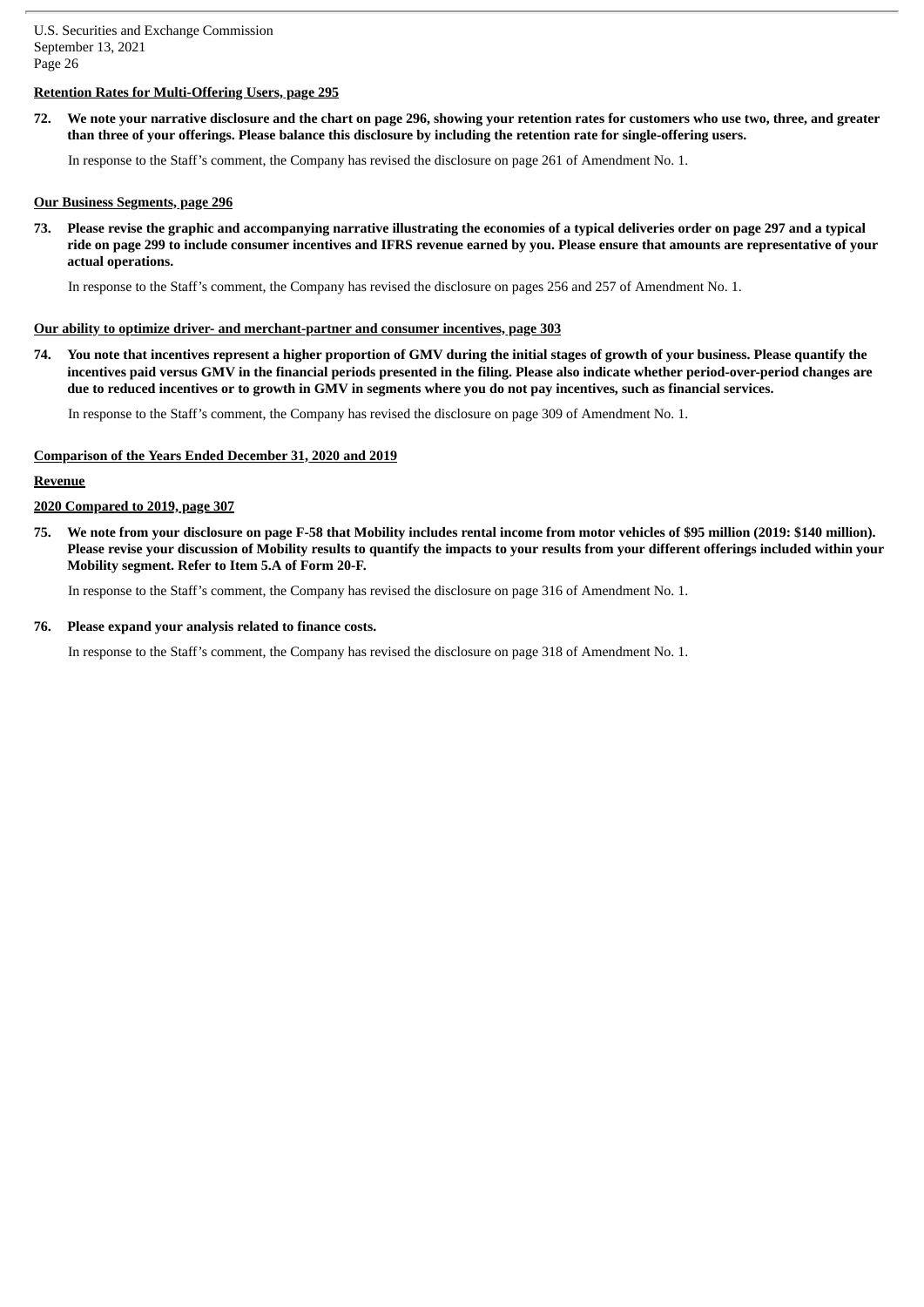# **Description of the Business Combination, page 326**

77. It appears that underwriting fees remain constant and are not adjusted based on redemptions. Revise your disclosure to disclose the effective underwriting fee on a percentage basis for shares at each redemption level presented in your sensitivity analysis related to **dilution.**

In response to the Staff's comment, the Company has revised its disclosure on page 343 of Amendment No. 1.

#### **Unaudited Pro Forma Condensed Combined Financial Information**

#### **Unaudited Pro Forma Condensed Combined Statement of Financial Position, page 329**

78. Please tell us where the transaction adjustments related to the Backstop and PIPE agreement proceeds are recorded in the Pro Forma **Statements of Financial Position under a maximum redemption scenario.**

In response to the Staff's comment, the Company has included the Backstop and PIPE subscription agreement proceeds in footnote 3C and 3D on page 351 of Amendment No. 1.

79. Please tell us your consideration of presenting in a separate column, separate from your transaction adjustments, the adjustments to give effect to the subscription agreements disclosed on page 29. Refer to Item 5 of Form F-4 and Rule 11-02(b)(4) of Regulation S-X.

In response to the Staff's comment, the Company respectfully clarifies that no consideration was given to classifying the subscription agreements as an autonomous entity adjustment, and as the Company is not a subsidiary of another entity, there is no need to reflect what the registrant would have looked like as a standalone entity (e.g., in a spin-off transaction). The Company further clarifies that although the Company has the option to elect to present management's adjustments that provide supplemental forward-looking information (Rule 11-02(a)(7)(i)), the subscription agreements are not indicative of forward looking information.

## **Comparative Per Share Data, page 335**

80. Please revise to include a tabular summary showing how you calculated or determined the weighted average shares outstanding, assuming **no redemption and assuming maximum redemption.**

In response to the Staff's comment, the Company has revised the disclosure on page 353 of Amendment No. 1.

#### **Beneficial Ownership of Securities, page 349**

81. Please disclose the sponsor and its affiliates' total potential ownership interest in the combined company, assuming exercise and conversion of all securities, including any forward purchase securities and the total potential securities that could be issued pursuant to **the backstop agreement.**

In response to the Staff's comment, the Company has revised the disclosure on pages 367, 367 and 369 of Amendment No. 1.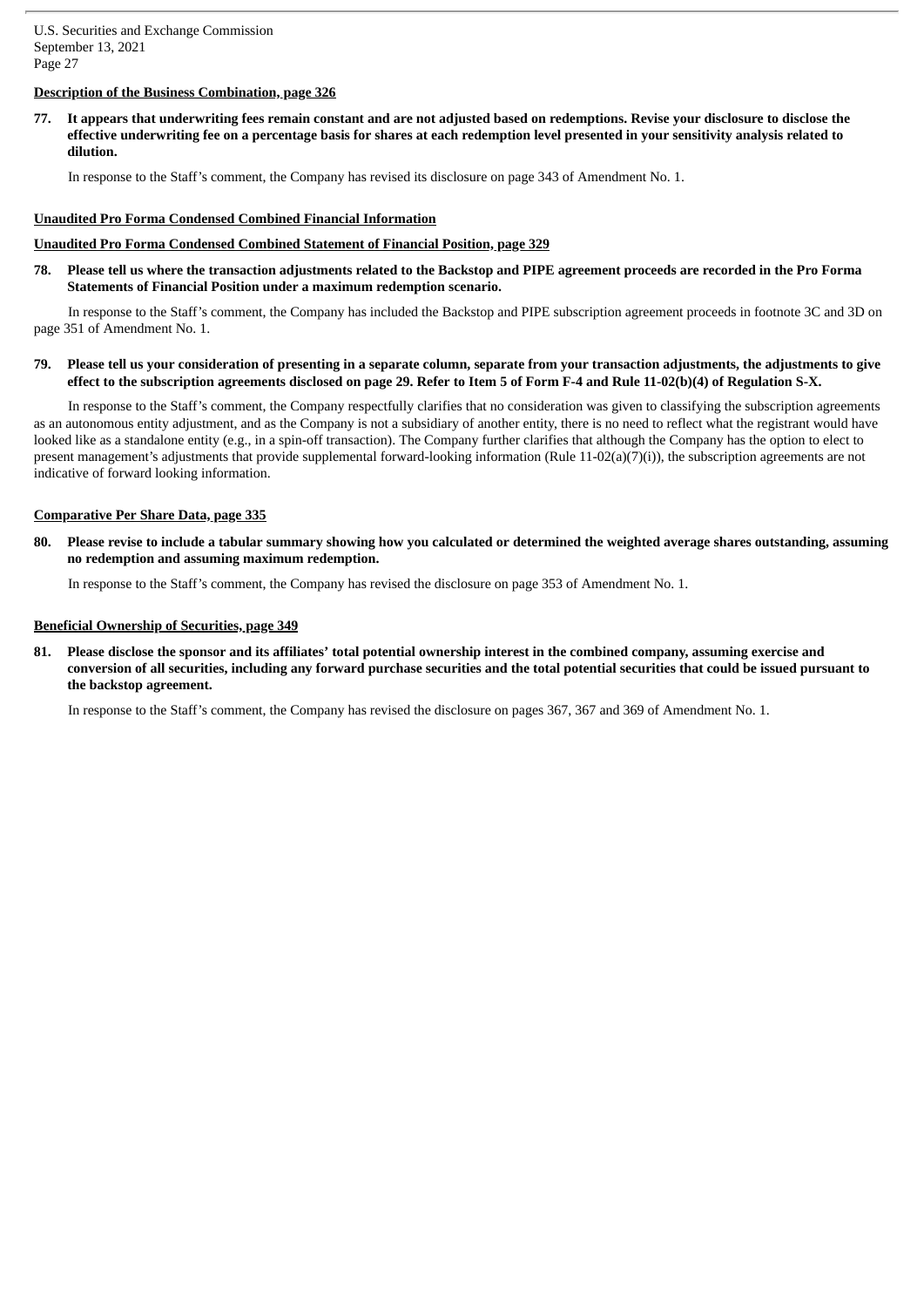## 82. Please disclose the natural person or persons who exercise voting and/or dispositive control with respect to the securities owned by the **entities listed in the table.**

The Company respectfully acknowledges the Staff's comment and notes that:

(i) Uber Technologies, Inc. is a public company that is listed on the New York Stock Exchange and is not a controlled company, and thus is not controlled by a natural person for purposes of Item 7 of Form 20-F;

(ii) SB Investment Advisers (UK) Limited ("SBIA UK") has been appointed as the alternative investment fund manager of SVF Investments (UK) Limited. Investment and divestment decisions for securities held by SVF Investments (UK) Limited are made by the investment committee of SBIA UK which has three voting members. Pursuant to the so-called "rule of three," if voting or investment decisions with respect to issuer securities require a vote of a majority of three or more persons, none of them will be deemed the beneficial owner of those securities for purposes of Section 13(d). See Southland Corp. (July 8, 1987). Because the investment committee of SBIA UK has three individuals, none of which exercises investment or voting control over the Company's securities (except with respect to the shares in which he or she directly holds a pecuniary interest), none of them should be deemed the beneficial owner of those securities for purposes of such Item 7 and as such no natural person is required to be disclosed;

(iii) Xiaoju Kuaizhi Inc., now known as DiDi Global Inc., is a public company whose American Depositary Shares are listed on the New York Stock Exchange and is not a controlled company, and thus is not controlled by a natural person for purposes of Item 7 of Form 20-F. Marvelous Yarra Limited is an indirect wholly owned subsidiary of DiDi Global Inc. and, like DiDi Global Inc., is not controlled by a natural person for purposes of Item 7 of Form 20-F; and

(iv) Toyota Motor Corp. is a public company whose American Depositary Shares are listed on the New York Stock Exchange and is not a controlled company, and thus is not controlled by a natural person for purposes of Item 7 of Form 20-F.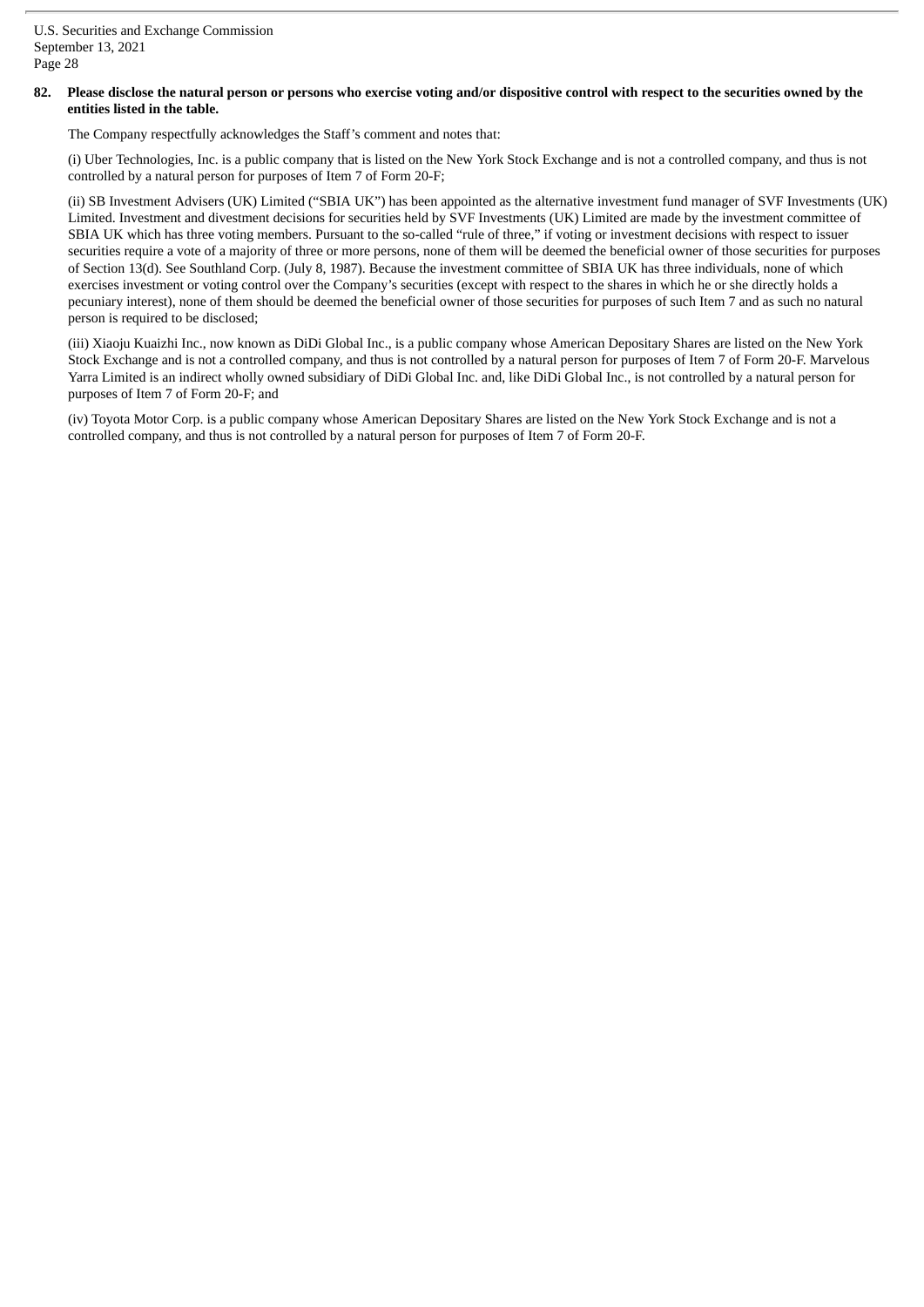# **Audited Consolidated Financial Statements of Grab Holdings Inc. and its subsidiaries**

#### **Notes to Consolidated Financial Statements**

#### **4.11 Revenue, page F-32**

83. We note you operate a rewards program to encourage use of GrabPay. Please tell us your consideration of disclosing whether participation in the rewards program provides a material right that the consumer would not receive otherwise, thereby giving rise to a separate performance obligation to which a portion of the transaction price must be allocated. Refer to Paragraphs B39 - B40 of IFRS 15.

The Company acknowledges the Staff's comment and has revised the Company's financial statement included in Amendment No. 1 to include the following in paragraph 4.11 of the Company's significant accounting policies: "For loyalty rewards offered to customers as part of revenue transactions, the Group defers a portion of the revenue based on the estimated standalone selling price of the loyalty rewards earned and recognizes the revenue as they are redeemed in future transactions or when the rewards expire.

#### **18 Revenue, page F-57**

#### 84. Please revise to disclose revenues from external customers attributed to material individual foreign countries. Refer to IFRS 8.33(a).

The Company acknowledges the Staff's comment and has revised the disclosure on page 315 of Amendment No. 1 to provide a breakdown of total revenues by geographic market in accordance with Item 4.B.2 of Form 20-F. The Company respectfully advises the Staff that its geographic markets are Singapore, Malaysia, Vietnam and the Rest of Southeast Asia. This determination of geographic markets is based on the material positive contributions by country in 2020 (the Company also notes that the contributions in 2019 are generally negative across the countries).

## **General**

#### **85. Please supplementally provide us with a copy of the Euromonitor Report.**

In response to the Staff's comment, the Company will supplementally provide a copy of the Euromonitor Report to the Staff separately.

*\* \* \**